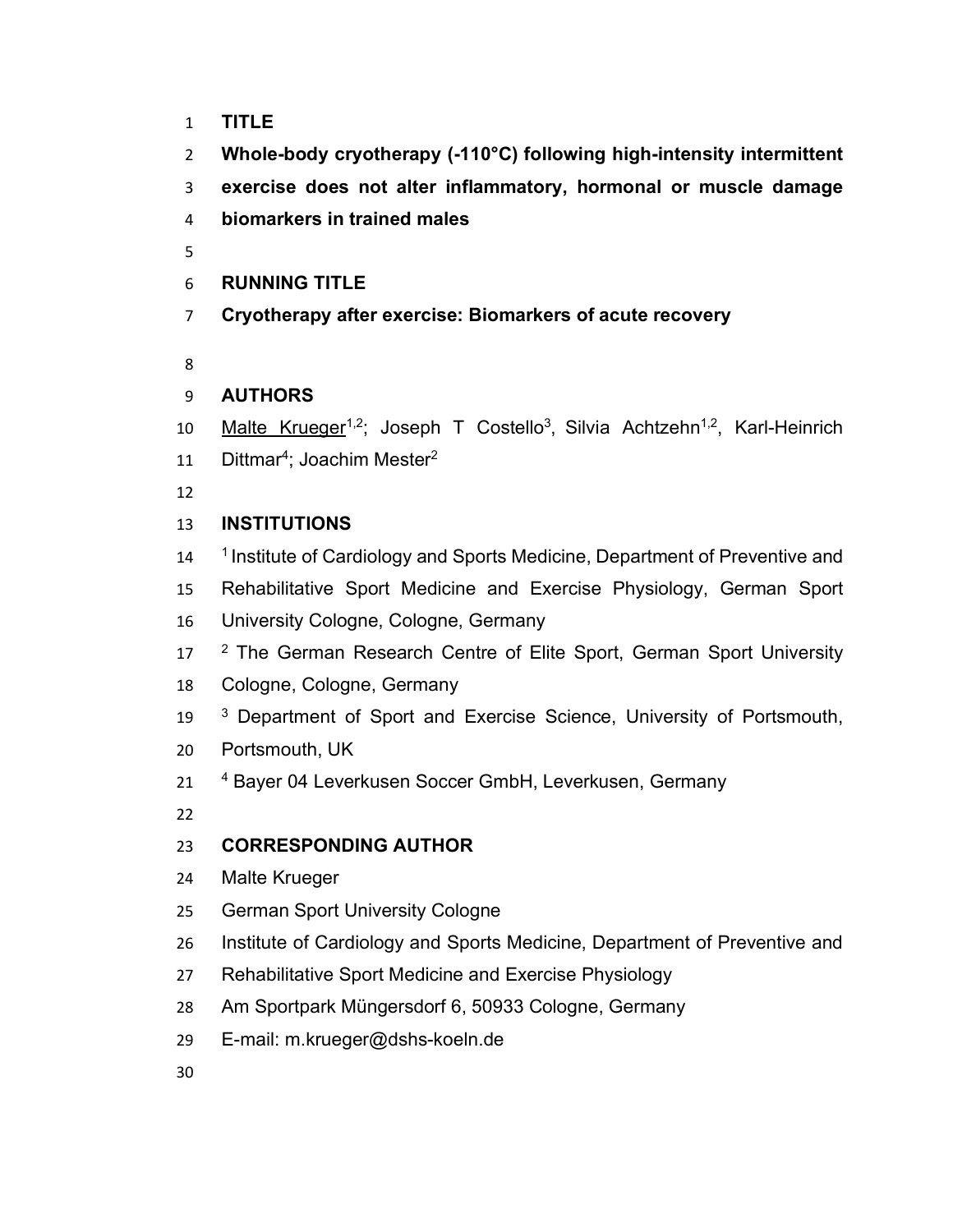### **ABSTRACT**

 *Purpose:* This study examined the acute effects of a single session of Whole-body Cryotherapy (WBC) following severe intermittent running exercise on biomarkers of inflammation, muscle damage and stress.

 *Methods:* Endurance-trained males (n=11) were tested twice using a within- participant, balanced cross-over design that consisted of 5 x 5 min of high- intensity running (HIR) followed by either 3 min of WBC at -110°C or a passive control condition (CON). Before the HIR and after 60 min of recovery a ramp-test was completed. At seven time points up to 24 hrs post exercise venous blood samples were analyzed for serum levels of interleukin 6 (IL- 6), interleukin 10 (IL-10), c-reactive protein (CRP), soluble intercellular adhesion molecule-1 (sICAM-1), myoglobin, cortisol, and testosterone.

 *Results:* HIR induced significant increases in all biomarkers except sICAM- 1 in both recovery conditions, respectively. Compared to the CON condition WBC did not attenuate exercise- induced changes in IL-6, IL-10, sICAM-1, myoglobin, cortisol, testosterone or their ratio. Increased levels of cortisol following exercise were negatively correlated with subsequent running 48 performance in both conditions (WBC:  $r = -0.61$ ,  $p = 0.04$ ; CON:  $r = -0.64$ , p  $49 = 0.04$ ).

 *Conclusion:* The results of this study suggest that the postulated physiological mechanisms by which WBC is proposed to improve recovery,

i.e. reductions in inflammation and muscle damage, may not be accurate.

#### **KEYWORDS**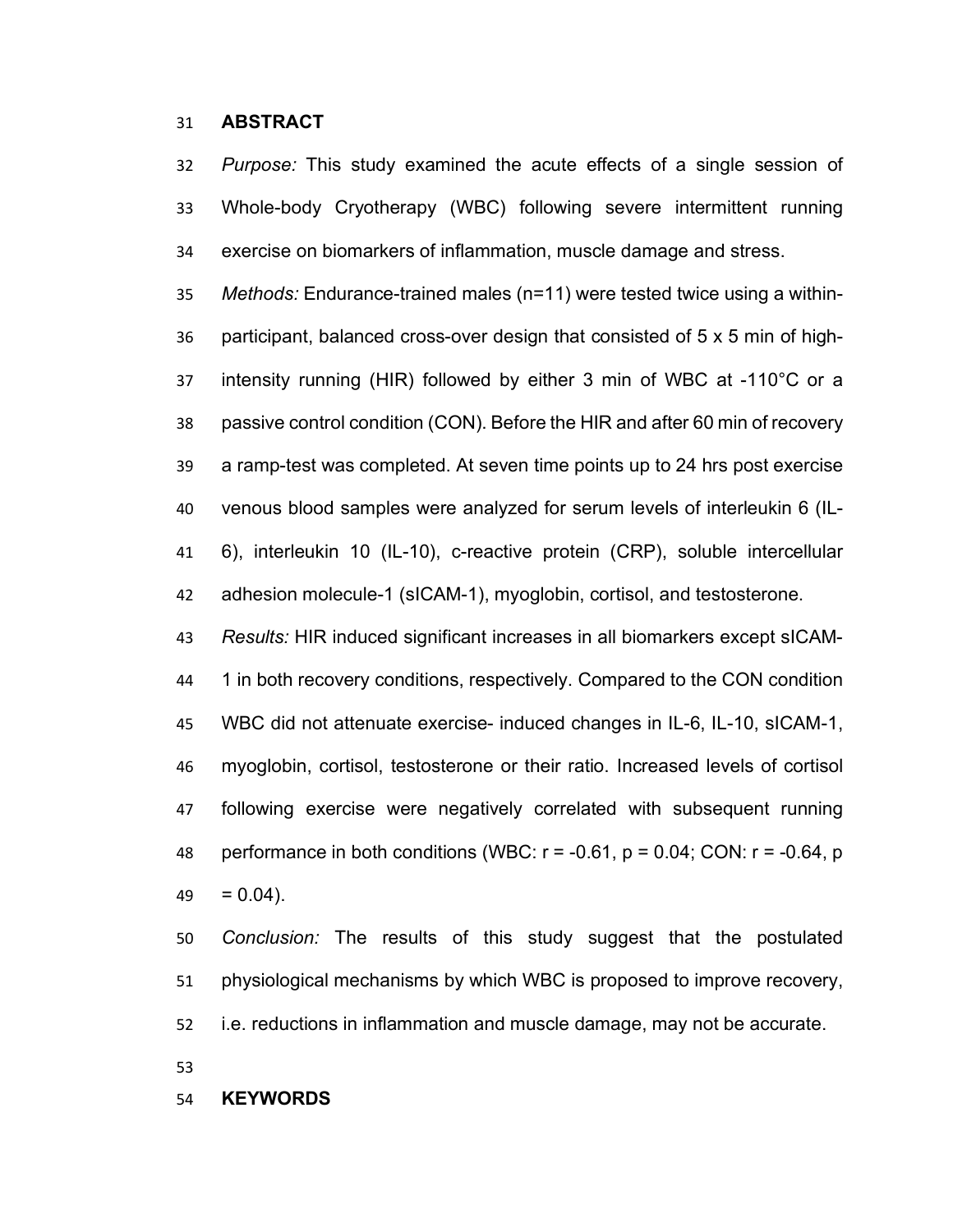Cryostimulation, Biomarkers, Cytokines, Acute recovery, Athletes 

**HIGHLIGHTS**

• WBC did not affect changes in IL-6, IL-10, or myoglobin after high-

intensity exercise

- Similar data were recorded for testosterone, cortisol, and their ratio
- sICAM-1 was not altered by intermittent exercise or WBC
- ∆cortisol following exercise was negatively correlated with subsequent
- performance
- 
-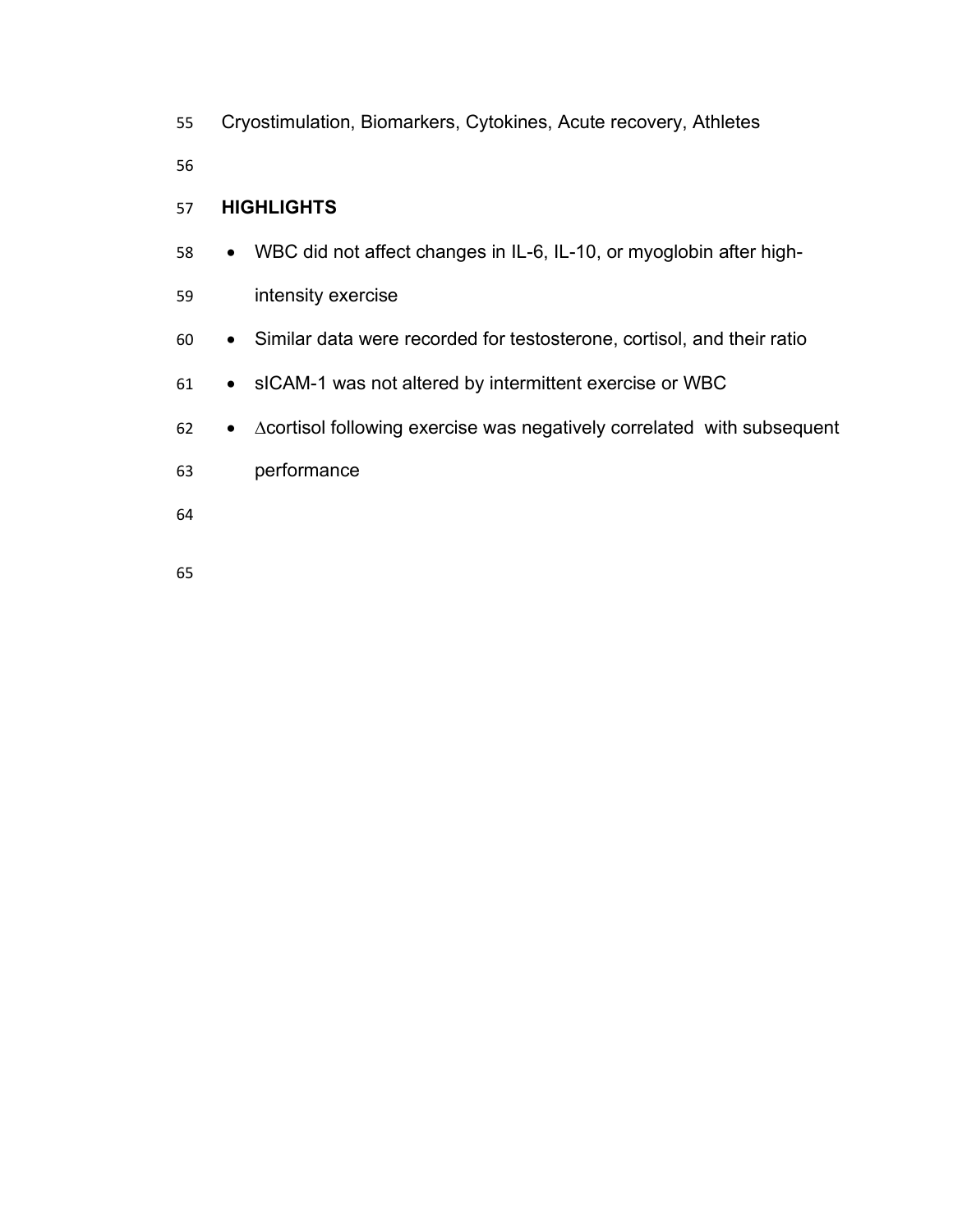### **1. INTRODUCTION**

 Whole-body Cryotherapy (WBC) or cryostimulation is a popular and widely used recovery modality in sport and exercise medicine following intensive training and competition. It consists of brief exposures (typically 2 to 4 minutes) to very cold air (-110°C and below) in cryogenic chambers with individuals minimally dressed [1,2]. Originally utilized in a clinical setting for treating symptoms of various rheumatic diseases, WBC is purported to reduce pain, edema, and inflammation [3]. Therefore, WBC has become very popular with both recreational and elite athletes.. To date, there is a limited body of evidence regarding its efficacy and empirical data detailing the potential mechanism(s) by which this treatment could be effective is sparse [1].

 Several authors have speculated that reductions in inflammation is the primary mechanism by which WBC after strenuous exercise is believed to be effective [1,2,5]. It is well established that intense exercise, especially if the athlete is unaccustomed to such modalities and/or the exercise is eccentric [6], leads to sarcomere disruptions and cell membrane damage [7]. Following cell damage leukocytes are mobilized to the injured tissue by soluble intercellular adhesion molecule-1 (sICAM-1), producing reactive oxygen species and pro-inflammatory cytokines in the injured tissue, resulting in intramuscular degradation and an amplification of muscle damage [8]. This mechanism is defined as secondary muscle damage [8] and may also be related to the increased levels of pro- and anti-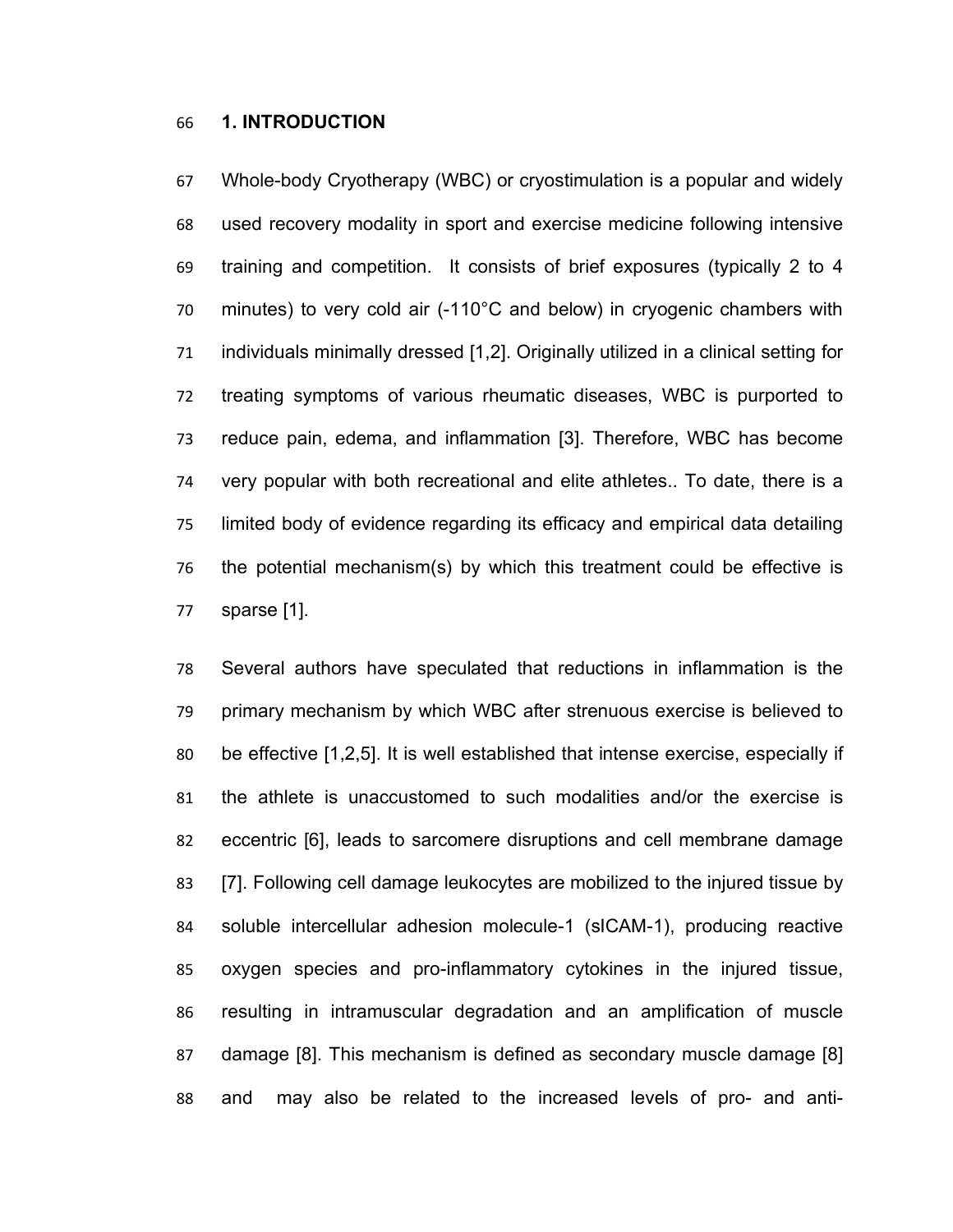inflammatory cytokines observed following exercise [9]. It is believed that exercise- induced inflammation, e.g. indicated by augmented Interleukin (IL)-6 impairs athletic performance [10,11]. As WBC reduces skin-, muscle- and core-temperature [12], leading to vasoconstriction and reduced blood vessel permeability to immune cells, it is plausible that fewer leukocytes are mobilized to the injured tissue, leading to a reduced pro-inflammatory response and consequently less secondary muscle damage [13]. However, the recent debate regarding the effects of WBC on modulating the expression of sICAM-1 is still inconsistent and conflicting [5,14], possibly due to the timing of the intervention post exercise. [14]To the best of our knowledge, the effect of WBC on sICAM-1 following intense exercise has not been compared to a control intervention.

 Several studies have investigated the physical, psychological, and physiological effects of WBC following exercise (for a review see [1,2,15]) Many [13,16–19], but not all [20,21] have reported that WBC might facilitate the recovery process after exercise. Actually, for most biomarkers (e.g. pro- and anti-inflammatory cytokines, creatinkinase (CK)) contradictory findings have been reported in the literature. These conflicting results may be due to large differences in methodology, such as exercise duration and intensity, numbers of exercise bouts and WBC sessions and time points of biomarker assessment. Thus, practical applications and recommendations for athletes and their coaches are often difficult to conclude. As daily high-quality performance and multiple competitions per week are required in many sports, athletes often require interventions to enhance recovery within hours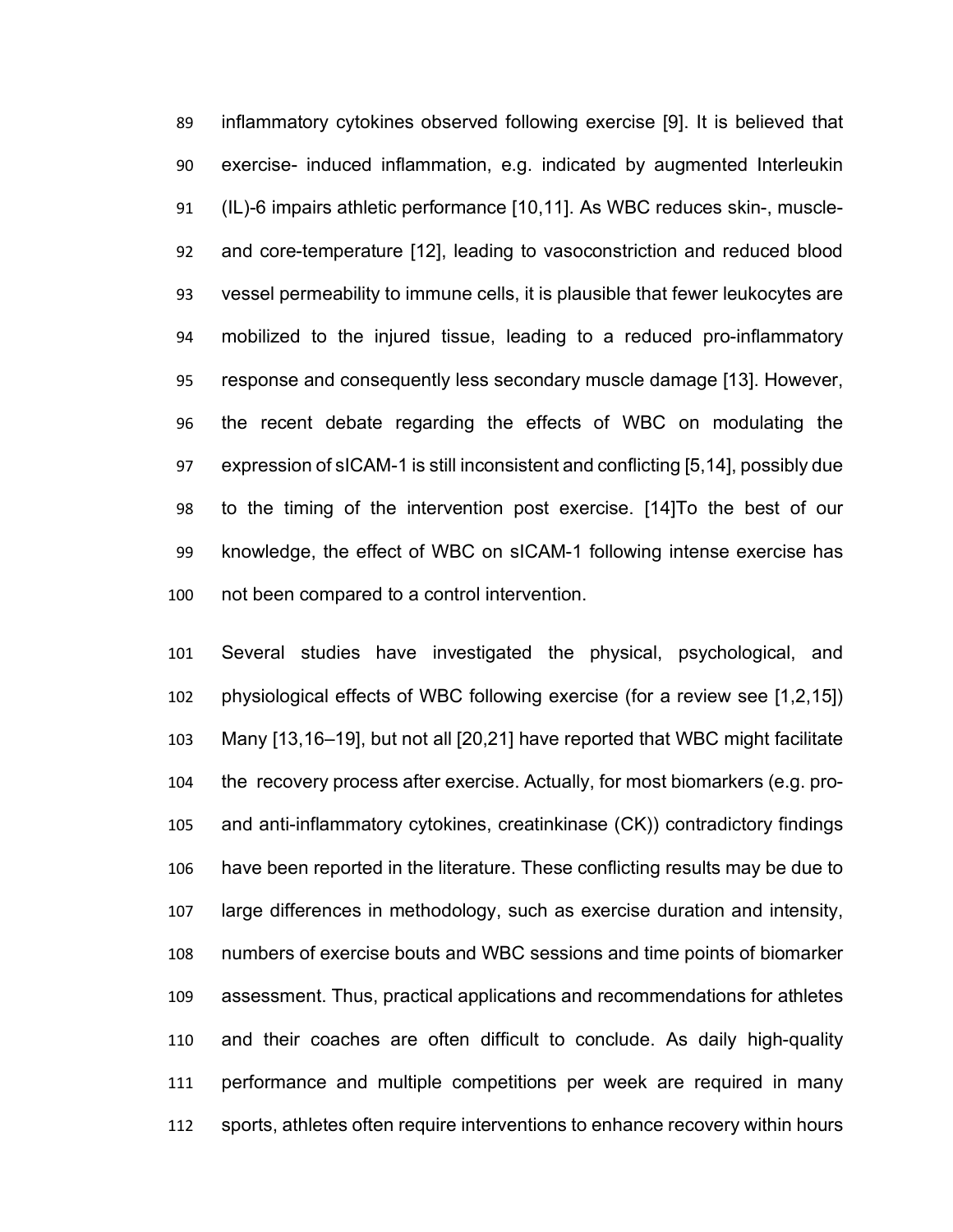or a few days. To date, only a few studies [13,16,19–23] investigated the effects of a single WBC-treatment on acute recovery after high-intensity exercise. In nine well-trained runners, performing a simulated trail run peak torques of the knee extensors along with perceived sensation of pain and tiredness was not significantly different in the WBC recovery condition compared to passive rest [13]. With regard to biomarkers, no strong conclusions can be made as alterations in some biomarkers (C-reactive protein (CRP), Interleukin (IL)-1 β, IL-1 ra) indicated reduced inflammation, while others (IL-6, IL-10, tumor necrosis factor (TNF)-α) remained unchanged compared to passive recovery [19]. WBC applied after repeated sprint exercise in professional soccer players induced a greater salivary testosterone response compared to a control condition, but the changes did not result in improvements in jump performance, blood lactate, CK concentrations or perceived recovery [20]. [16][16]Other studies demonstrated no beneficial effects of WBC on muscle force recovery [21] or mixed results regarding perceived pain sensation and maximal physical performance after hamstring damaging exercise [23]. As the majority of previous studies focused on performance parameters it remains unclear whether one session in combination with high-intensity exercise alters biomarkers of hormonal status, inflammation and muscle damage.

 Accordingly, the aim of the present study was to investigate the acute effects of a single WBC-session during intermittent exercise on biomarkers associated with exercise-induced inflammation, muscle damage and stress. We hypothesized that a single exposure of WBC would reduce markers of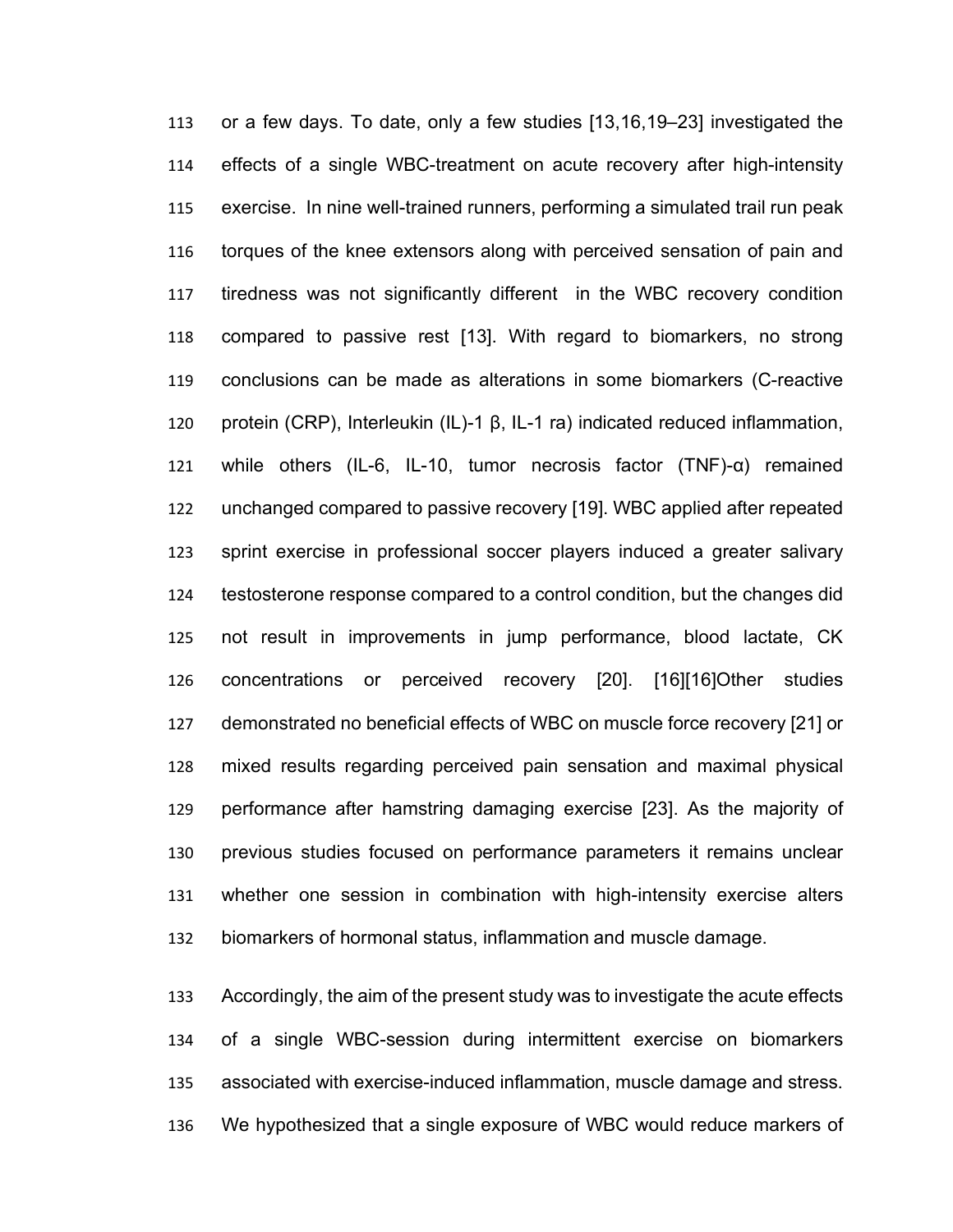inflammation and muscle damage, and alter the cortisol-testosterone ratio following high-intensity intermittent exercise

## **2. METHODS**

#### **2.1 Participants**

 A convenient sample size of 11 healthy, endurance-trained, male athletes 143 participated in the study (mean  $\pm$  SD age:  $25.9 \pm 2.1$  yrs; height: 183.4  $\pm$  3.4 144 cm; mass:  $76.3 \pm 6.6$  kg; body mass index:  $22.7 \pm 1.7$  kg m<sup>-2</sup>; body fat: 10.7  $\pm$  1.9 %; lean body mass: 68.1  $\pm$  5.9 kg; peak oxygen uptake: 59.3  $\pm$  5.3 146 mL·kg<sup>-1</sup>·min<sup>-1</sup>; performance level 3 and 4, according to De Pauw et al. [24]).. Inclusion criteria involved a history in endurance training (running) of at least 8 years with 3 or more training sessions per week as well as being familiar with high-intensity interval training, i.e. short intervals of 2-8 min at 90-95% of maximal heart rate, separated by equally short periods of recovery [25]. Athletes were excluded if they had any contraindications to WBC, such as claustrophobia, cold hypersensitivity or abrasion injuries during medical checkup as described elsewhere [2]. Participants were instructed to refrain from consuming alcohol and caffeine 24 hrs prior to the tests and to maintain their normal diet during the testing period. Intensive exercise was not permitted for up to 48 hrs prior to the two test sessions and the individual training was identical in the preceding week, respectively. Additional recovery methods, including the use of non-steroidal anti-inflammatory drugs, were not permitted. After demonstration and briefing about the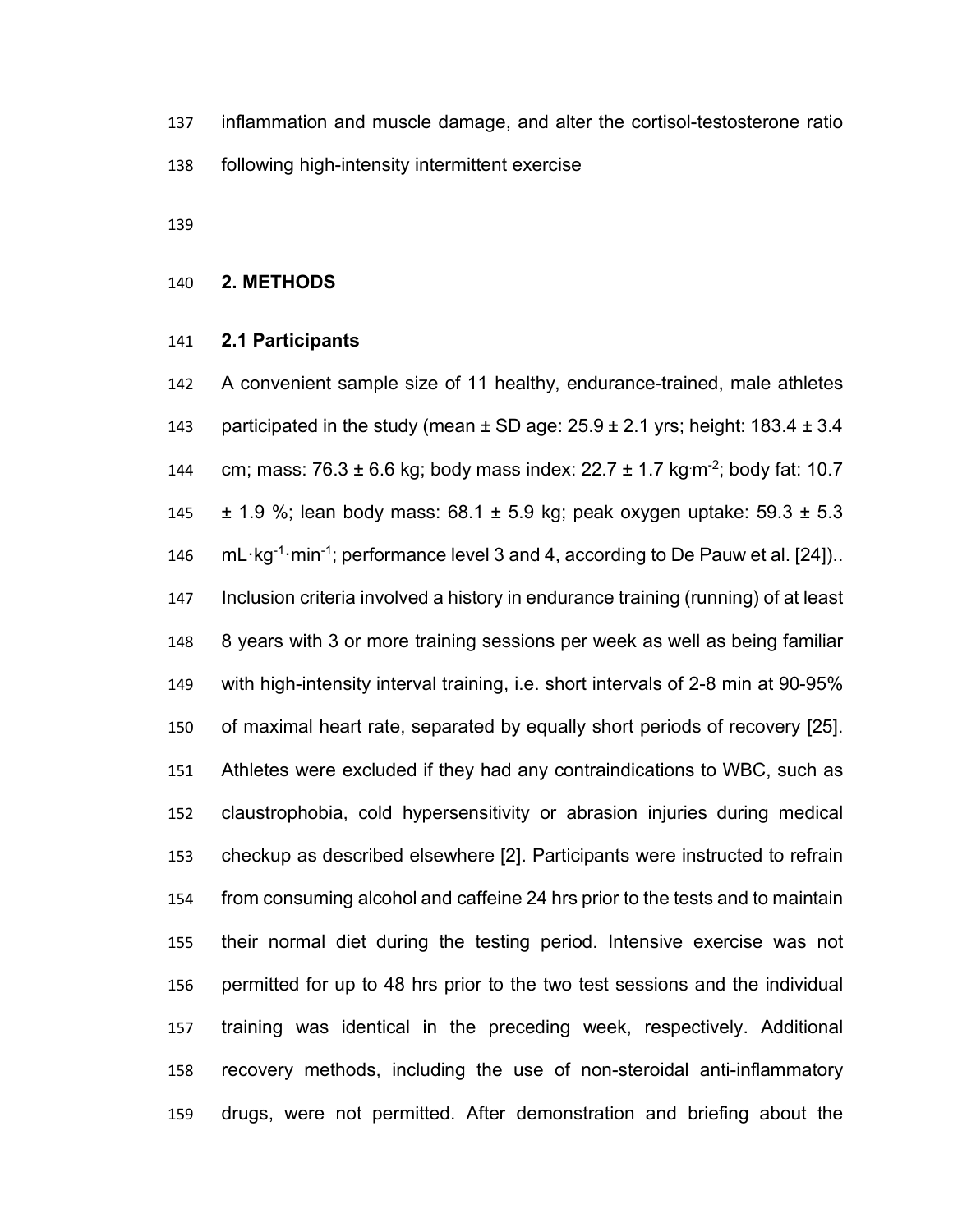potential risks, all participants provided their written informed consent. The study was conducted in accordance with the Declaration of Helsinki and approved by the ethical committee of the German Sports University Cologne.

#### **2.2 Experimental design**

 This study was part of a larger project investigating effects of WBC on performance variables, and the experimental design has been described in detail elsewhere [16]. Briefly, a within-participant, balanced cross-over design (with 7-days washout) was employed. Before participation, the athletes underwent a medical checkup and familiarization with WBC. Furthermore they carried out an incremental step test (starting velocity: 2.4 171 m·s<sup>-1</sup>; increase 0.4 m·s<sup>-1</sup> every 5 min; treadmill gradient 1%) on a treadmill (Woodway ELG 90/200 Sport, Lörrach, Germany) until individual exhaustion to determine VO2max (MetaLyzer 3b, Cortex, Leipzig, Germany) and the individual intensities for High-intensity-running (HIR) during the two main tests. The experimental protocol of these tests is presented in Figure 1.

# **\*\*\* Figure 1 near here\*\*\***

 All athletes were tested at the same time of day on each occasion and were randomly assigned to start with either the WBC or control intervention (CON) using research randomizer (version 4.0, retrieved from http://www.randomizer.org/). The participants arrived at the laboratory at least one hour prior to the test for acclimatization. At first, an incremental exercise protocol to individual exhaustion was performed (Ramp 1). The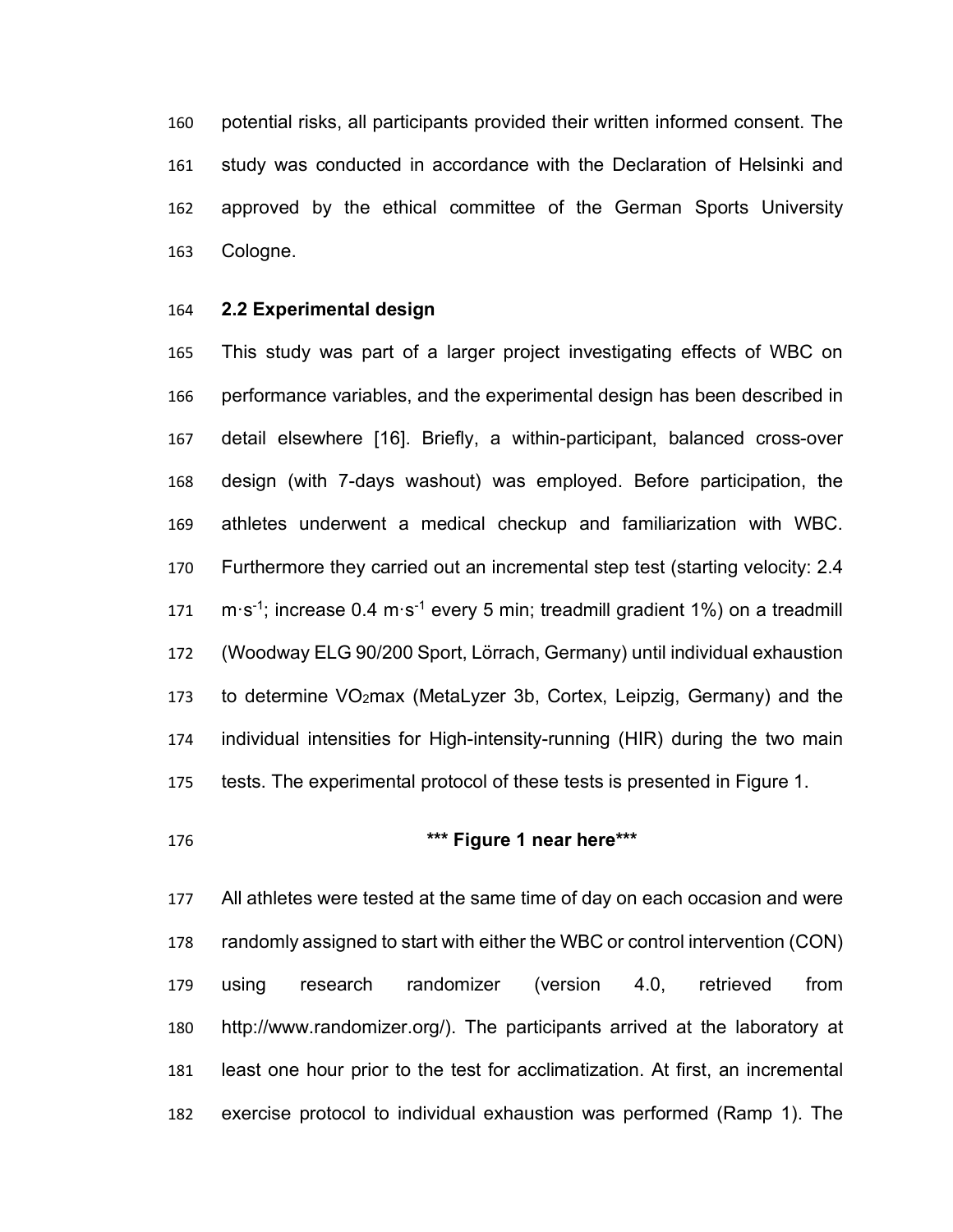183 protocol consisted of 3 submaximal 3-min steps at 3.2, 3.6 and 4.0 m $\cdot$ s<sup>-1</sup> with a treadmill gradient of 1% and 30 s of rest after each step. Thereafter velocity 185 was increased to 4.4 m $\cdot$ s<sup>-1</sup> and remained constant while the treadmill gradient was increased by 0.5% every 30 s until exhaustion. After 5 min of recovery, HIR was carried out, consisting of 5 x 5 min at 90 % of maximum 188 velocity ( $V_{\text{max}}$ ) reached during the step test, with 4 min of active recovery in 189 between the intervals (60 % of  $V_{\text{max}}$ ). HIR was followed by 1 h of passive recovery, which was identically structured in both conditions except for the implementation of one 3-min session of WBC after 45 min of rest. During the recovery period the athletes remained seated in the conditioned laboratory 193 (ambient laboratory temperature WBC:  $21.7 \pm 0.8$ °C vs. CON:  $21.7 \pm 1.0$ °C; humidity WBC: 36.4 ± 7.7% vs. CON: 35.8 ± 8.3%) and consumed 0.5 L of a standardized fluid intake (energy: 400 kcal consisting of 46.5g carbohydrates, 15g protein, 17g fat) to avoid dehydration and to replenish depleted glycogen stores [26]. WBC was performed in a temperature- controlled cryochamber with an electrical cooling system (Zimmer MedizinSysteme GmbH, Ulm, Germany). The chamber system consists of three separate rooms with constant temperatures of -10, -60 and -110°C and we employed a protocol similar to that previously described elsewhere 202 [2,16]. The participants traversed the first two chambers with  $-10^{\circ}$ C and  $-$  60°C quickly and remained slowly walking for 3 min within the room at - 110°C. During the control intervention athletes walked slowly within the 205 laboratory for 3 min (at  $21.7 \pm 0.8^{\circ}$ C and  $35.8 \pm 8.3$  % humidity). After a total of 60 min of recovery, athletes performed a second incremental exercise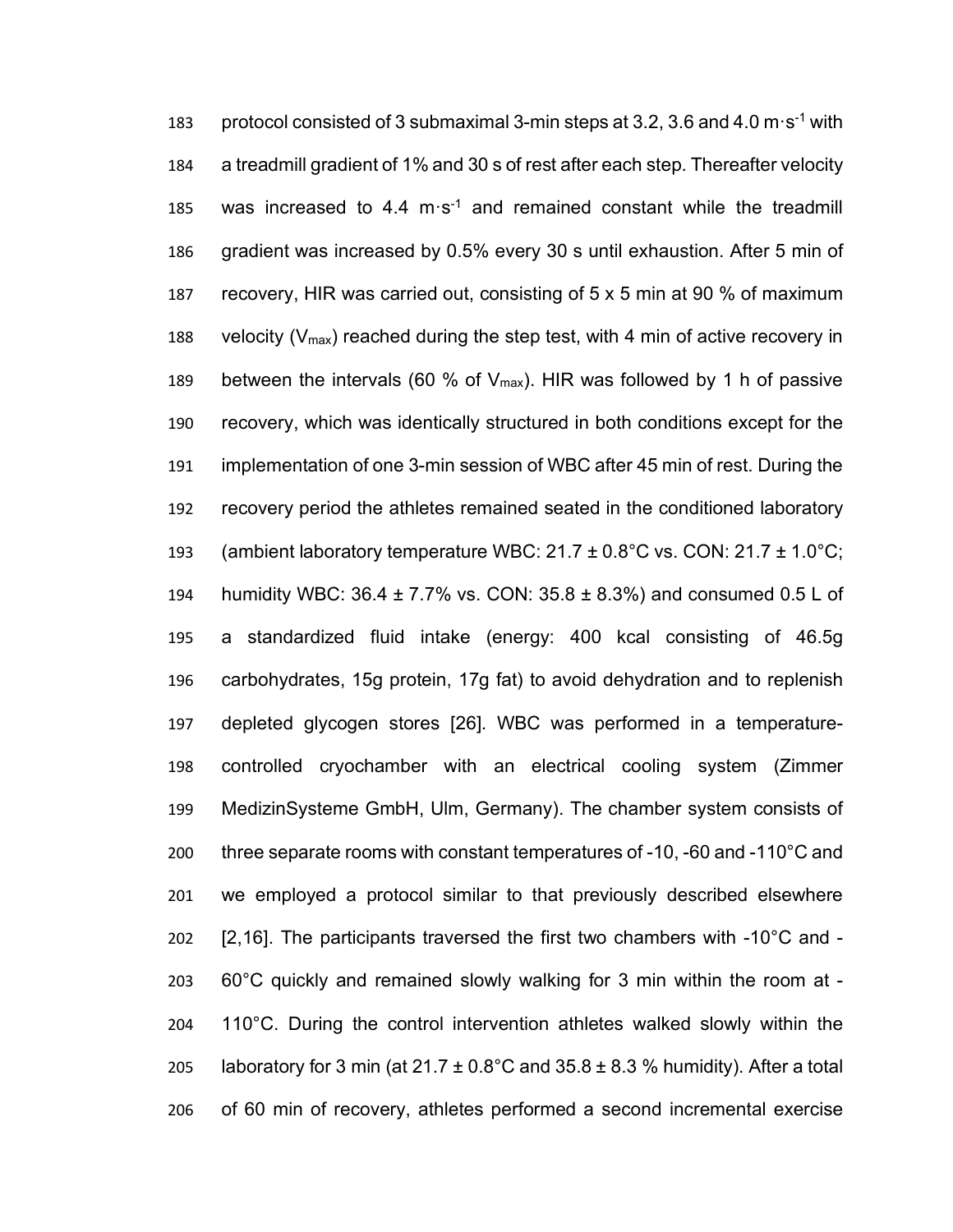207 (Ramp 2) with the same design as the first one. Time to exhaustion  $(t_{lim})$  was defined as the time (sec.) from the beginning of the ramp test until the athlete´s volitional exhaustion [16].

#### **2.3 Data measurement**

211 Before and after Ramp 1 + HIR  $(R1_{pre}, R1_{post})$  and Ramp 2  $(R2_{pre}, R2_{post})$  as well as 1-, 4- and 24-hrs after finishing the exercise protocol 8.5 mL venous blood samples was obtained (BD Vacutainer Blood Collection System, Beckton Dickson & Company, Plymouth, UK) from the antecubital vein following 10 min of seated rest (see Figure 1). After collection, the samples 216 were stored at 7 °C for ~30-min for deactivation of coagulation factors before being centrifuged (1861 g for 10-min at 4°C, Rotixa 50; Hettich Zentrifugen, Mühlheim, Germany). The serum was then aliquoted (Eppendorf type) at - 80°C until later analysis. In particular, we were interested in the inflammatory markers IL-6, IL-10, CRP and sICAM-1; the hormonal biomarkers cortisol and testosterone, and the muscle damage biomarker myoglobin. Serum 222 levels of cortisol (ng·mL<sup>-1</sup>), testosterone (ng·mL<sup>-1</sup>), IL-6 (pg·mL<sup>-1</sup>), IL-10 223 (pg·mL<sup>-1</sup>), sICAM-1 (ng·mL<sup>-1</sup>), CRP (mg·L<sup>-1</sup>), and myoglobin (ng·mL<sup>-1</sup>) were determined using human enzyme-linked immunosorbent assay (ELISA) kits. Manufacturer instructions were followed for each of the kits and repeated freeze-thaw cycles of serum were avoided. Intra-assay coefficient of variations for cortisol, testosterone, c-reactive protein and Myoglobin (ELISA kits manufactured by DRG Instruments GmbH, Marburg, Germany) as well as sICAM-1 and IL-10 high sensitive (R&D Systems Inc, Minneapolis, USA)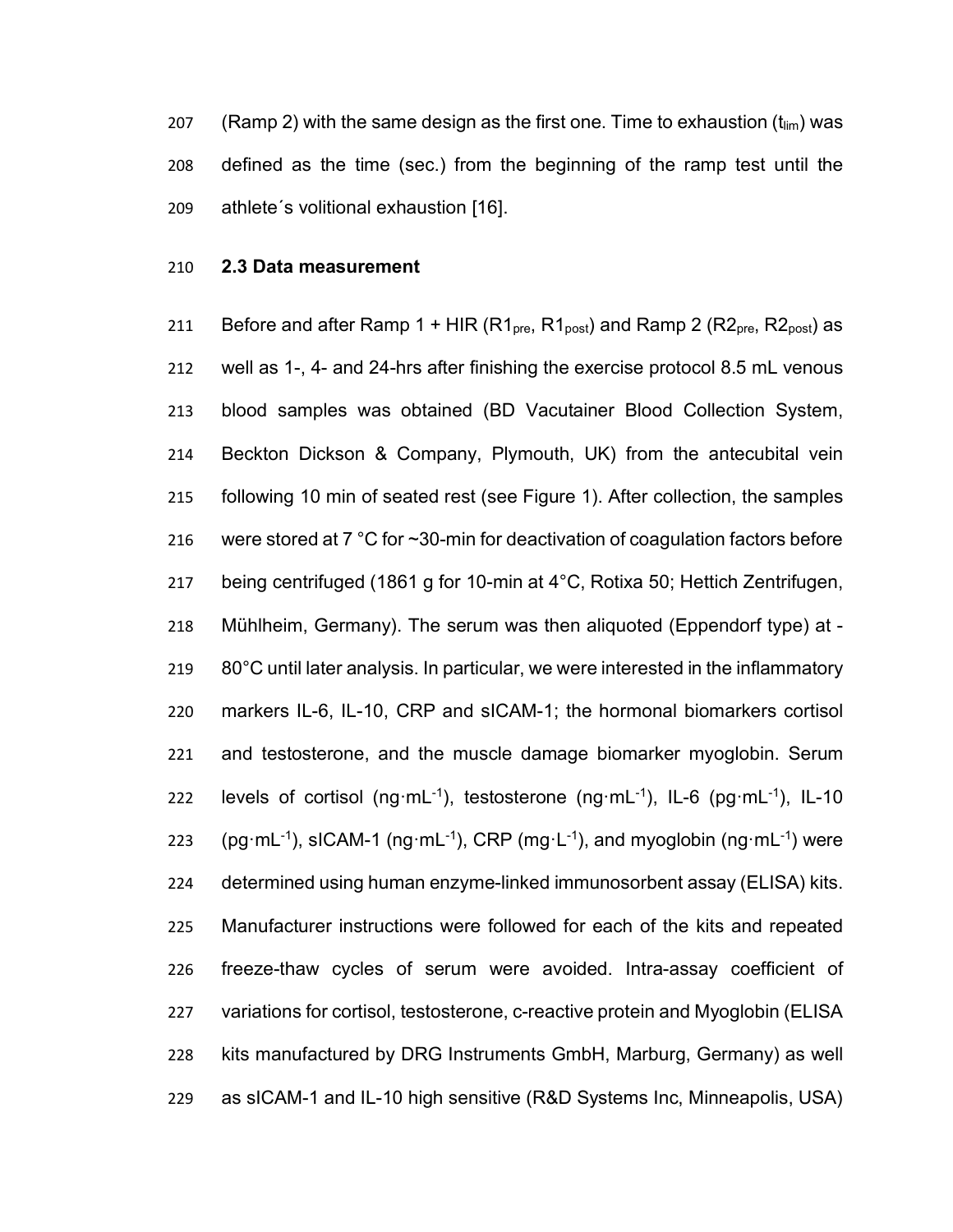and IL-6 high sensitive (IBL International GmbH, Hamburg, Germany) was 3.2%, 3.3%, 4.2%, 3.9%, 5.0%, 9.3%, and 4.6%, respectively. Minimum 232 detectable serum concentrations were 2.5 ng·mL<sup>-1</sup> for cortisol, 0.083 ng·mL<sup>-</sup>  $-1$  for testosterone, 0.03 pg·mL<sup>-1</sup> for IL-6, 0.09 pg·mL<sup>-1</sup> for IL-10, 0.096 ng·mL<sup>-</sup> 234 <sup>1</sup> for sICAM-1, 0.1 mg·L<sup>-1</sup> for CRP, and 5.0 ng·mL<sup>-1</sup> for myoglobin. Hematological blood analysis was performed on the day of data collection 236 for the assessment of white blood cell count  $(1.10^{-3} \cdot \mu L^{-1})$  using Sysmex KX-21N (Sysmex Deutschland GmbH, Norderstedt, Germany).

#### **2.4 Statistical Analyses**

 All statistical tests were carried out using the Statistica software package for 240 Windows<sup>®</sup> (version 13.0, StatSoft Inc., Tulsa, OK, U.S.A). The distribution of data was assessed using descriptive methods (skewness, outliers, and distribution plots) and inferential statistics (Shapiro–Wilk test). As all data were normally distributed data are presented as means ± standard 244 deviations (SD). A two way (treatment [WBC, Control]  $*$  time  $\text{[R1}_{\text{pre}}, \text{R1}_{\text{post}},$  $R2<sub>pre</sub>$ ,  $R2<sub>post</sub>$ , 1h, 4h, 24h]) repeated-measures analysis of variance (ANOVA) was applied to compare all biomarkers. If main effects or interactions were identified, Bonferroni post-hoc analysis was applied where appropriate. Statistical significance was accepted at P < 0.05. Person product-moment correlations were used to detect relationships between 250 ramp tests performance decrements ( $\Delta t_{\text{lim}} = t_{\text{lim}}R2 - t_{\text{lim}}R1$ ) and changes in cortisol, testosterone, IL-6, IL-10, sICAM-1, CRP, myoglobin, and white 252 blood cell count from baseline  $(R1_{pre})$  to  $R2_{pre}$  in both recovery conditions, respectively.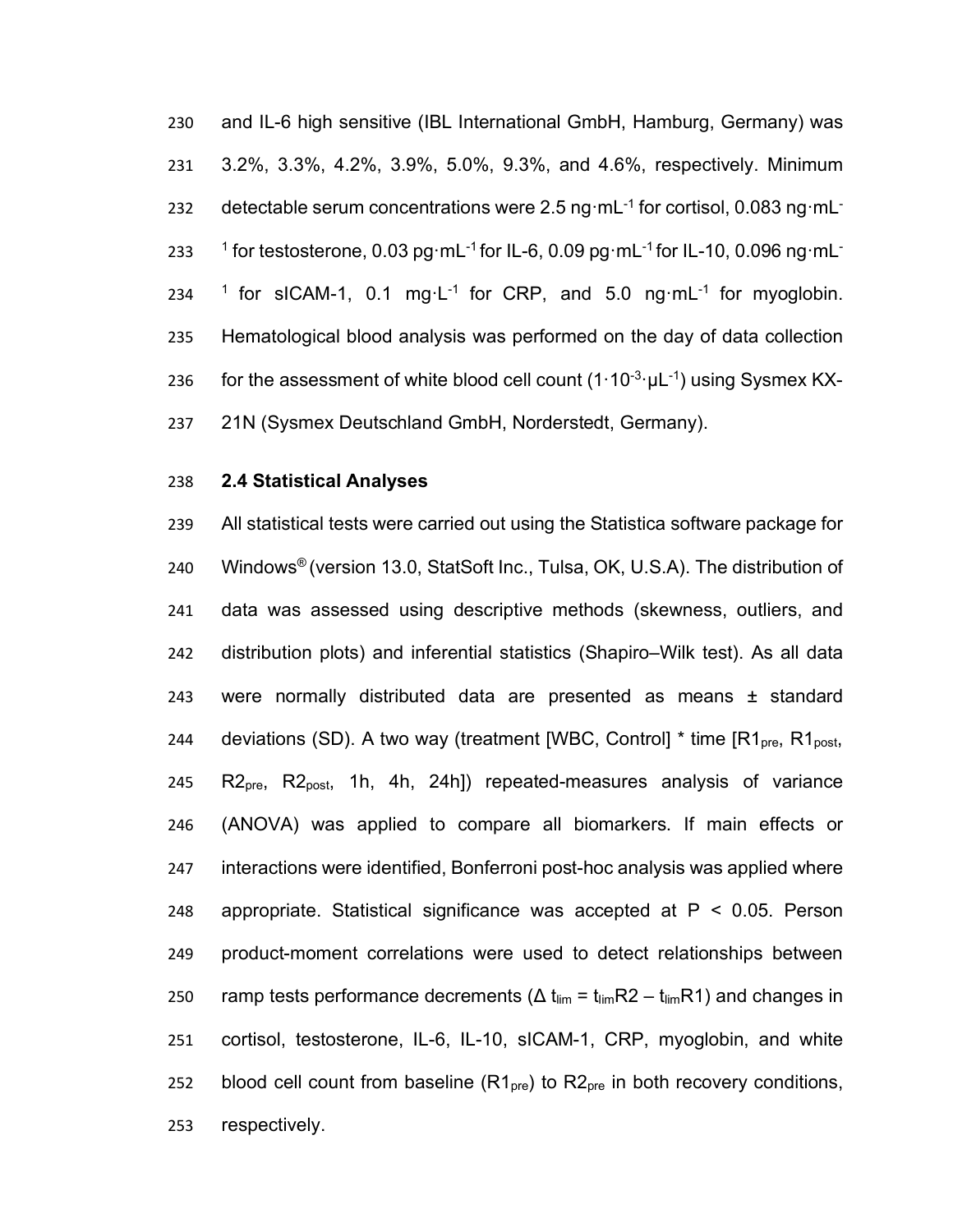#### 255 **3. RESULTS**

256 The serum concentrations of all biomarkers (mean ± SD) are detailed in 257 table 1. At baseline  $(R1<sub>pre</sub>)$ , similar results were recorded for all outcome 258 measures (all  $p > 0.05$ ) and all values were within normal range for healthy 259 individuals.

#### 260 **3.1 Inflammatory Markers**

261 Significant time effects (*p* < 0.01) were observed for IL-6 ( Fig 2A) and IL-10 262 (Fig 2B). No significant intervention or interaction effects were detected for 263 IL-6 (p = 0.23 and p = 0.51) and IL-10 (p = 0.53 and p = 0.78), respectively. 264 Compared to baseline (WBC:  $0.85 \pm 0.56$ ; CON:  $0.75 \pm 0.41$ ) IL-6 (pg·mL-<sup>1</sup>) 265 was significantly higher at  $R1_{post}$  (WBC: 2.12  $\pm$  0.99; CON: 1.93  $\pm$  0.51), R2<sub>pre</sub> 266 (WBC: 1.19 ± 0.51; CON: 1.18 ± 0.28), R2<sub>post</sub> (WBC: 1.22 ± 0.56; CON: 1.10 267 ± 0.31) and 1h (WBC: 1.25 ± 0.47; CON: 1.19 ± 0.42) (all p < 0.01). IL-10 268 (pg·mL-<sup>1</sup>) was elevated at R1<sub>post</sub> (WBC: 3.62  $\pm$  2.03; CON: 3.27  $\pm$  0.97, p < 269 0.01) and R2<sub>pre</sub> (WBC: 3.03  $\pm$  1.39; CON: 2.68  $\pm$  0.61, p < 0.01) compared 270 to baseline (WBC: 1.49 ± 0.42; CON: 1.44 ± 0.39).

271 Despite an increase 24h after exercise (*p <* 0.01), CRP (Fig 2C) was not

272 altered following WBC (intervention:  $p = 0.51$ ; interaction:  $p = 0.94$ ).

273 sICAM-1 levels following the two treatments remained similar (Fig. 2D), with 274 no intervention ( $p = 0.96$ ) or interaction ( $p = 0.27$ ) effects observed. Despite

254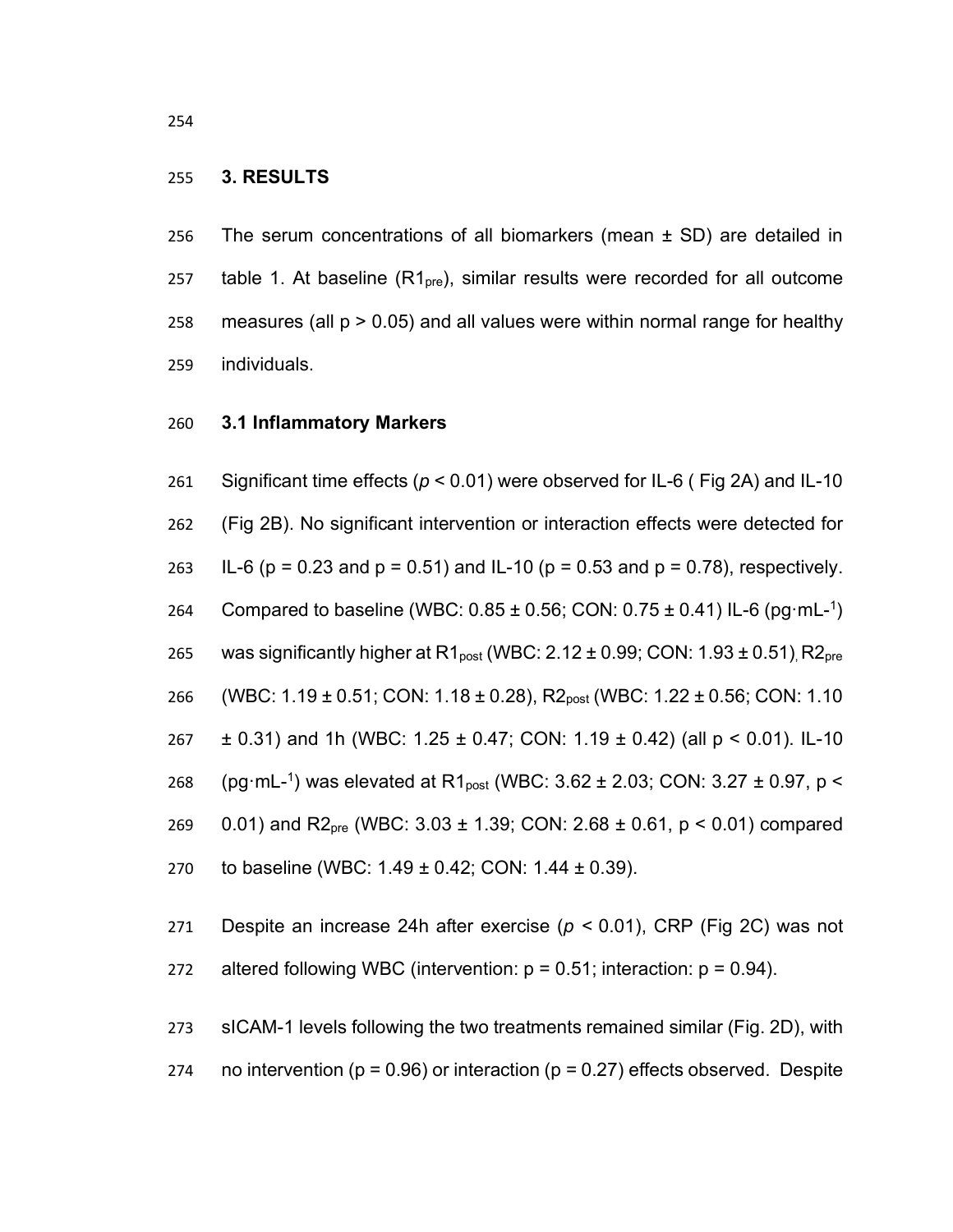275 observing a significant main effect for time (p < 0.01), no post-hoc 276 differences (all p > 0.05) using the Bonferroni correction were detected.

277 A significant increase over time ( $p < 0.01$ ), but no intervention ( $p = 0.73$ ) or 278 interaction ( $p = 0.79$ ) effect was observed in white blood cell count (Fig. 2E). 279 Compared to baseline (WBC:  $5.1 \pm 1.4$ ; CON:  $5.4 \pm 1.4$ ) white blood cell 280 count ( $\cdot$ 10<sup>9</sup> $\cdot$ L<sup>-1</sup>) was elevated (all p < 0.01) at R1<sub>post</sub> (WBC: 6.4  $\pm$  1.7; CON: 281 6.3 ± 1.8) R2<sub>pre</sub> (WBC: 7.4 ± 1.9; CON: 7.0 ± 2.2), R2<sub>post</sub> (WBC: 10.7 ± 2.5; 282 CON:  $10.0 \pm 2.3$ ), 1h (WBC:  $9.5 \pm 2.4$ ; CON:  $9.3 \pm 2.0$ ) and 4h (WBC:  $9.1 \pm 2.0$ 283 2.1; CON: 8.7 ± 1.6).

## 284 **3.2 Muscle damage**

285 There was a significant increase in myoglobin  $\lceil \log m L^{-1} \rceil$  over time ( $p < 0.01$ ; 286 Fig. 2F); however no significant intervention ( $p = 0.36$ ) or interaction ( $p = 0$ 287  $0.73$ ) effects were observed. Compared to baseline (WBC:  $39.5 \pm 7.7$ ; CON: 288  $39.8 \pm 10.0$ ) myoglobin was elevated at R1<sub>post</sub> (WBC: 81.7  $\pm$  26.2; CON: 84.5 289 ± 27.0), R2<sub>pre</sub> (WBC: 94.1 ± 35.3; CON: 113.6 ± 52.8), R2<sub>post</sub> (WBC: 93-6 ± 290 33.4; CON: 115.9 ± 64.3), 1h (WBC: 124.9 ± 52.2; CON: 158.0 ± 108.3) and 291 4h (WBC: 95.9 ± 31.4; CON: 123.0 ± 95.8) (all p < 0.01).

# 292 **\*\*\* Figure 2 near here\*\*\***

#### 293 **3.3 Hormonal response**

294 A significant main effect over time was also overserved for cortisol (p < 0.01; 295 Fig 3A), testosterone (p < 0.01; Fig 3B), and testosterone to cortisol ratio (p 296  $\leq$  0.01; Fig 3C). Specifically, compared to baseline (WBC: 158.7  $\pm$  26.7;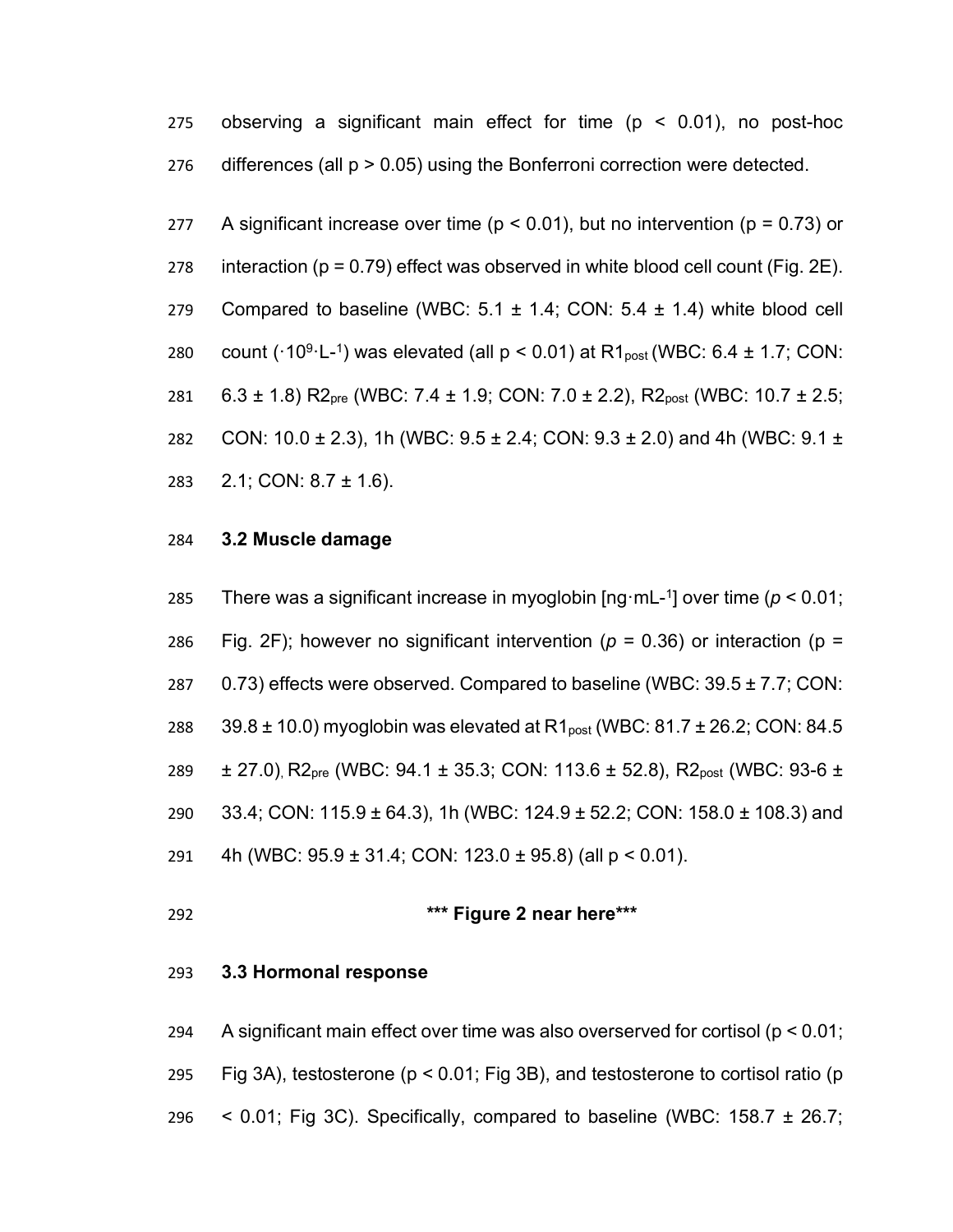| 297 | CON: 167.0 $\pm$ 29.8) cortisol (ng·mL- <sup>1</sup> ) was elevated (all $p < 0.01$ ) after the    |
|-----|----------------------------------------------------------------------------------------------------|
| 298 | first ramp test (WBC: 217.9 ± 48.6; CON: 224.0 ± 58.2), at 1h (WBC: 115.6                          |
| 299 | $\pm$ 29.3; CON: 130.5 $\pm$ 14.6), 4h (WBC: 48.7 $\pm$ 18.4; CON: 62.8 $\pm$ 29.1) and            |
| 300 | 24h (WBC: 87.1 ± 20.3; CON: 89.0 ± 26.2). Compared to baseline (WBC:                               |
| 301 | 5.2 $\pm$ 1.4; CON: 5.4 $\pm$ 1.9) testosterone (ng·mL- <sup>1</sup> ) was also elevated (all p <  |
| 302 | 0.01) after the first ramp test (WBC: $6.4 \pm 2.2$ ; CON: $7.0 \pm 2.1$ ), at 1h (WBC:            |
| 303 | $4.0 \pm 1.1$ ; CON: $4.2 \pm 1.4$ ) and $4h$ (WBC: $3.2 \pm 1.2$ ; CON: $3.8 \pm 1.3$ ). Analysis |
| 304 | of the testosterone to cortisol ratio indicated that, compared to baseline                         |
| 305 | (WBC: $0.34 \pm 0.11$ ; CON: $0.35 \pm 0.19$ ) values increased significantly at 4h                |
| 306 | (WBC: $0.80 \pm 0.52$ ; CON: $0.81 \pm 0.54$ , $p < 0.01$ ) and 24h (WBC: $0.63 \pm 0.21$ ;        |
| 307 | CON: $0.72 \pm 0.47$ , $p < 0.01$ ). Again, no significant intervention or intervention            |
| 308 | * time interaction was overserved for cortisol ( $p = 0.53$ and $p = 0.93$                         |
| 309 | respectively), testosterone ( $p = 0.67$ and $p = 0.81$ respectively), and the                     |
| 310 | testosterone to cortisol ratio ( $p = 0.84$ and $p = 0.98$ respectively).                          |

**\*\*\* Figure 3 near here\*\*\***

# **3.4 Correlation**

314 Performance decrements (Δt<sub>lim</sub>) correlated significantly with Δcortisol after 315 both the CON ( $r = -0.64$ ,  $p = 0.04$ ) and the WBC interventions ( $r = -0.61$ ,  $p =$ 316 0.04; Fig. 4). No statistically significant correlations were detected for Δt<sub>lim</sub> 317 and the change in any of the other biomarkers (all  $p > 0.05$ ).

**\*\*\* Figure 4 near here\*\*\***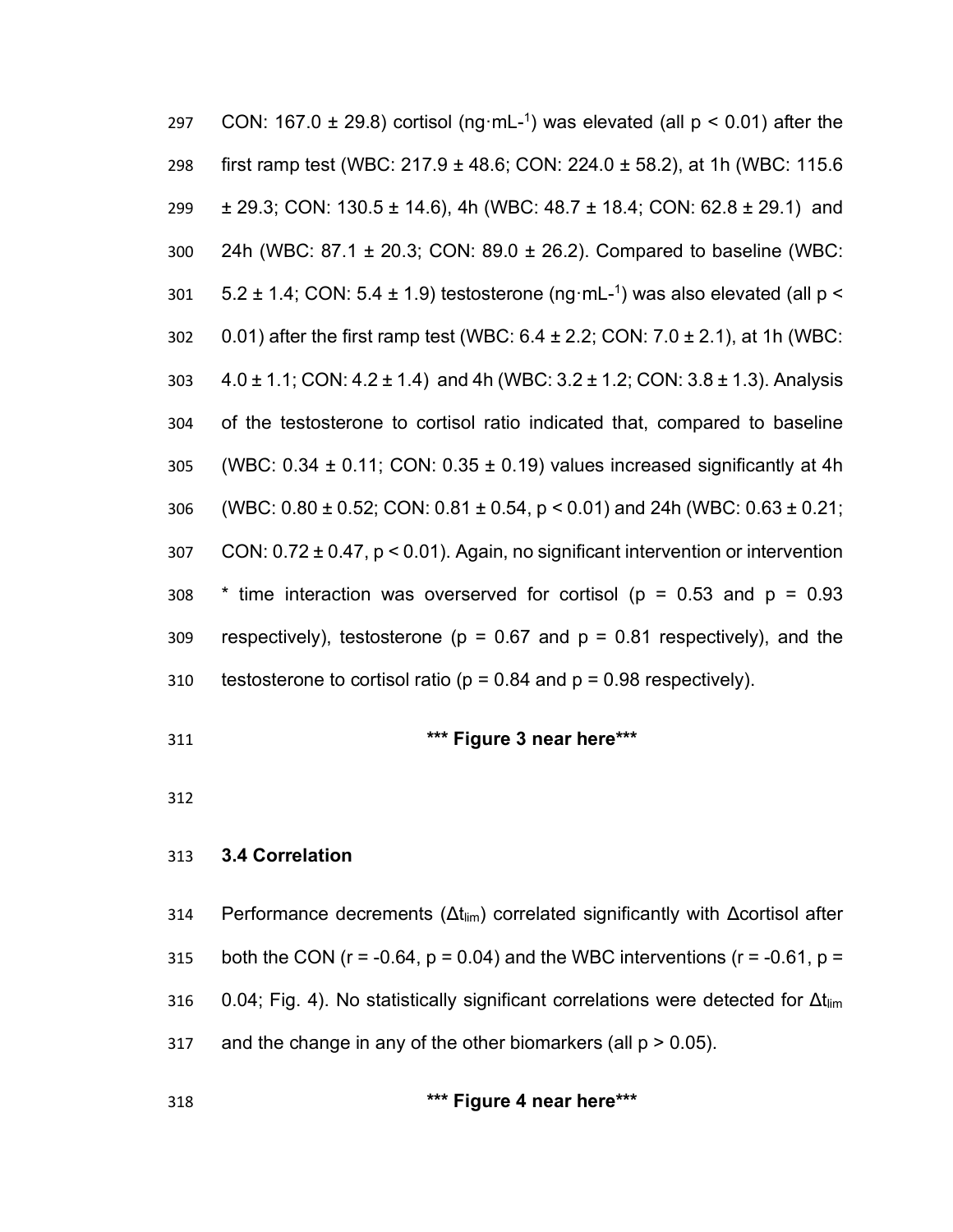### **\*\*\* Table 1 near here\*\*\***

## **4. DISCUSSION**

 The current study is the most thorough investigation of the acute effects (up to 24 hrs) of a single WBC-session following intermittent high-intensity exercise on hormonal, inflammatory and muscle damage biomarkers to date. The main findings of this investigation are as follows: (1) contrary to our initial hypothesis, compared to passive recovery one session of WBC did not alter the exercise-induced inflammatory, muscle damage or hormonal response to high-intensity running in trained athletes, (2) the exercise-induced perturbations of all inflammatory, muscle damage, and hormonal biomarkers, except CRP and testosterone to cortisol ratio, returned to basal levels within 24 hrs, and (3) increased levels of cortisol, induced by high-intensity exercise, were negatively correlated to subsequent running performance. Collectively, these data suggest that the postulated physiological mechanism(s), i.e. reductions in inflammation and muscle damage, by which WBC is purported to enhance recovery from EIMD following high-intensity running in trained male athletes may not be accurate.

 Reducing the inflammatory response following exercise is one of the primary reasons why WBC is applied as a recovery method [2]. In the present study, similar inflammatory responses were observed following WBC and the control intervention, with IL-6 and IL-10 peaking immediately after exercise and returning to baseline after 1-4 hrs post-exercise (see Fig 2). Pournot and colleagues [19] have previously reported comparable IL-6 and IL-10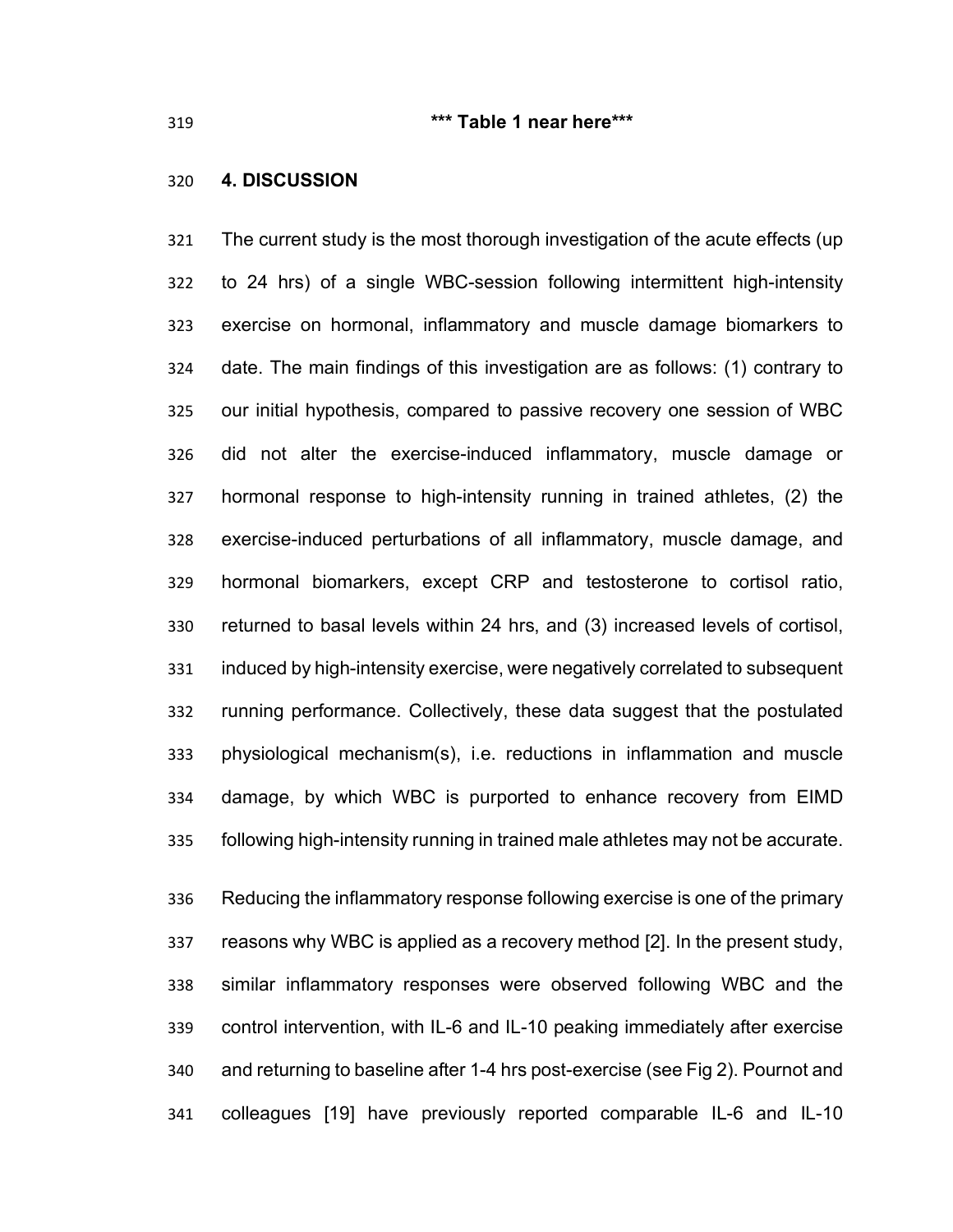reactions following a simulated trail run on a treadmill in 11 well-trained distance runners. While exercise duration was longer in our investigation (56.3  $\pm$  1.6 min vs 48 min), we did not include downhill running, that is known to induce severe structural muscle damage and inflammation due to high muscular load during eccentric contractions [13]. Selfe and colleagues [27] also reported similar IL-6 values to those of the present investigation and no effects of WBC on IL-6 concentration applied 10-16 hrs after a rugby training. Interestingly, another study reported reduced IL-6 values after 40-min of cycling in professional volleyball players following one session of WBC compared to no WBC and the authors suggested that WBC might initiate protective effects [28]. As WBC preceded exercise, it is likely that these methodological differences caused the differences in the cytokine profile compared to the present study.

 Despite a main effect over time, sICAM-1 was not altered following the WBC intervention (see Fig. 2). Thus, assuming sICAM-1 plays a key-role in the inflammation response [5,14], the present data suggest that a single session of WBC is insufficient to reduce the exercise-induced inflammation. Banfi and colleagues [29] have previously reported reduced levels of sICAM-1 after five daily WBC- sessions in rugby players, yet due to the absence of a control group, it is difficult to delineate if WBC in isolation was responsible for these findings [29]. In contrast, Both Dugué and Leppänen [30] and Buemi and colleagues [31] reported increased levels of sICAM-1 after the application of cold water immersion. There is a brevity of empirical data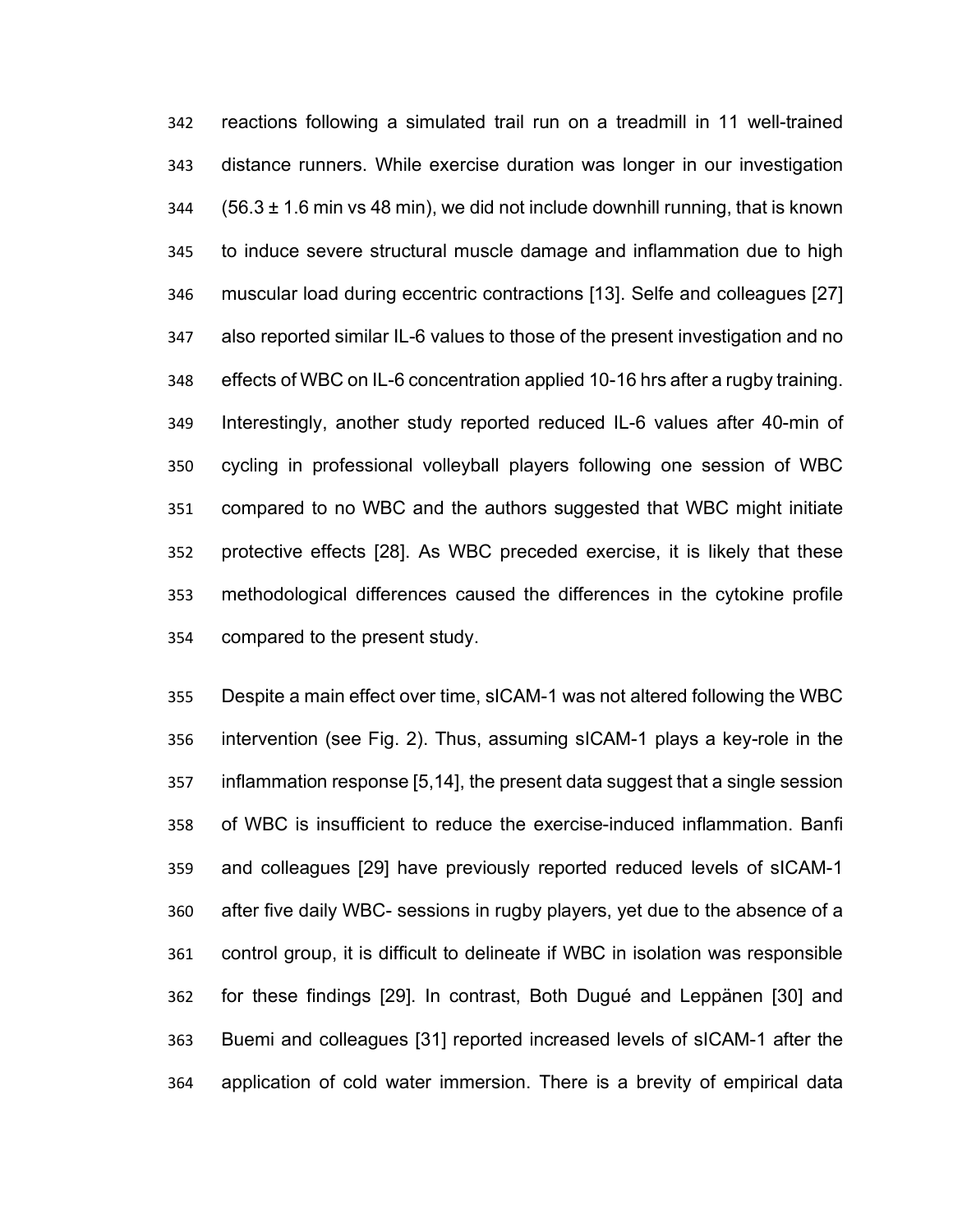investigating the effects of WBC on the sICAM-1, especially repeated exposures, thus this topic warrants further investigation [5,14].

 In comparison to the control condition, WBC did not alter CRP (see Fig. 2). Similarly, no effect of WBC on CRP response was reported in rugby players after five days with continuous training and daily WBC- treatments [32]. Contrary, Pournot and colleagues observed reduced CRP-levels 24 hrs after one session of WBC (3 min at -110°C) compared to passive recovery in equally trained participants [19]. Overall higher CRP-values compared to our results are most likely caused by additional eccentric contractions during downhill running. Furthermore, Pournot reported decreased levels in pro- inflammatory cytokine IL-1β and increased levels in anti-inflammatory cytokine IL-1ra, suggesting, in contrast to our findings, that one session of WBC reduces the inflammatory process [19].

 CK is probably the most frequently analyzed biomarker to identify muscle damage [33]. CK only leaks into the bloodstream when the sarcolemma is damaged and is, therefore, another commonly used biomarker of muscle damage [34]. However, the enzyme has a molecular mass of 84 kilodaltons (kDa) and has to be transported by the lymphatic system [6]. Therefore, the onset of CK-concentration in venous blood is delayed. - Depending on the magnitude of muscle damage, CK peaks 24 to 96 hrs after exercise [35]. Therefore myoglobin, a rather small molecule (18 kDa) that is released directly to the blood flow as a result of degradation of muscle proteins [34], appears to be more feasible to detect the acute muscle damage effects of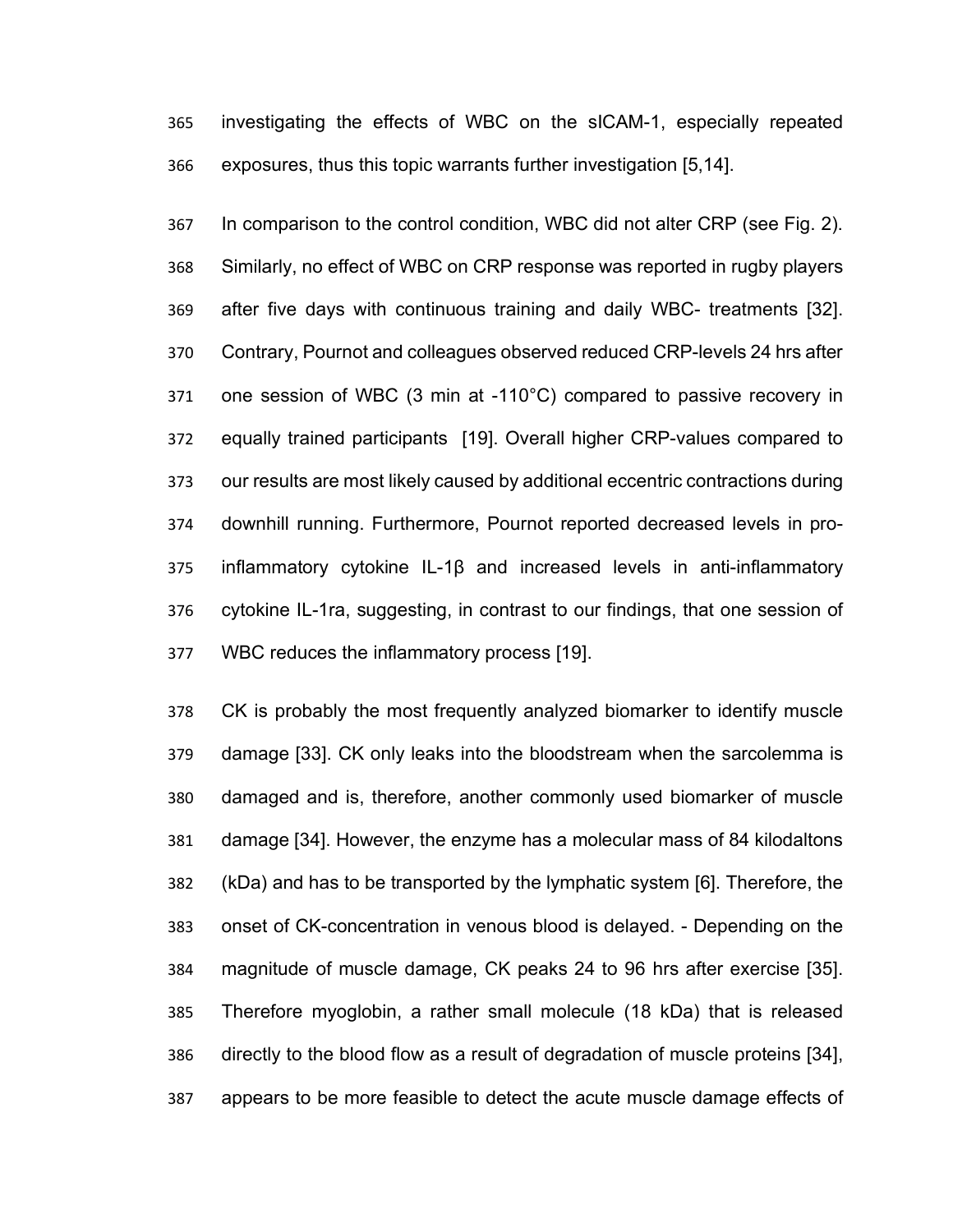strenuous exercise. Myoglobin typically peaks within the first hours after severe exercise and is already decreasing at 24 hrs post exercise whereas CK is still rising [36,37]. To the best of our knowledge, this is the first investigation that has utilized myoglobin as marker for muscle damage after WBC. Myoglobin peaked 1 hr after exercise and returned to baseline after 24 hrs with no differences between recovery modalities (see Fig 2). Although this is the first study to assess myoglobin, others have reported comparable results regarding CK [13,20], but also reduced levels of CK after WBC [3,18,38–40] [13,20]. However, these studies have some limitations, such as small sample size [38], the lack of a control group [40] or the high probability that the results were influenced by the repeated bout effect [18,39]. Therefore, the evidence for WBC to reduce muscle damage remains very limited.

 Testosterone, cortisol, and their ratio are often employed as biomarkers of anabolic status, training responses/adaptations and motivation [41]. It is well established that cortisol increases when an individual is exposed to psychophysiological stress following activation of the hypothalamic-pituitary- adrenal axis [42]. The physical exercise itself potentially increases cortisol further, though the magnitude depends on, amongst other variables, the type of exercise [43] and the environmental conditions [44] where it takes place. In the present study we observed increased levels in cortisol at baseline and exercise induced increments in cortisol and testosterone, respectively (see Fig 3). Due to heterogeneous methodologies and conflicting results in the current literature, the effects of WBC on hormone biomarkers is still unclear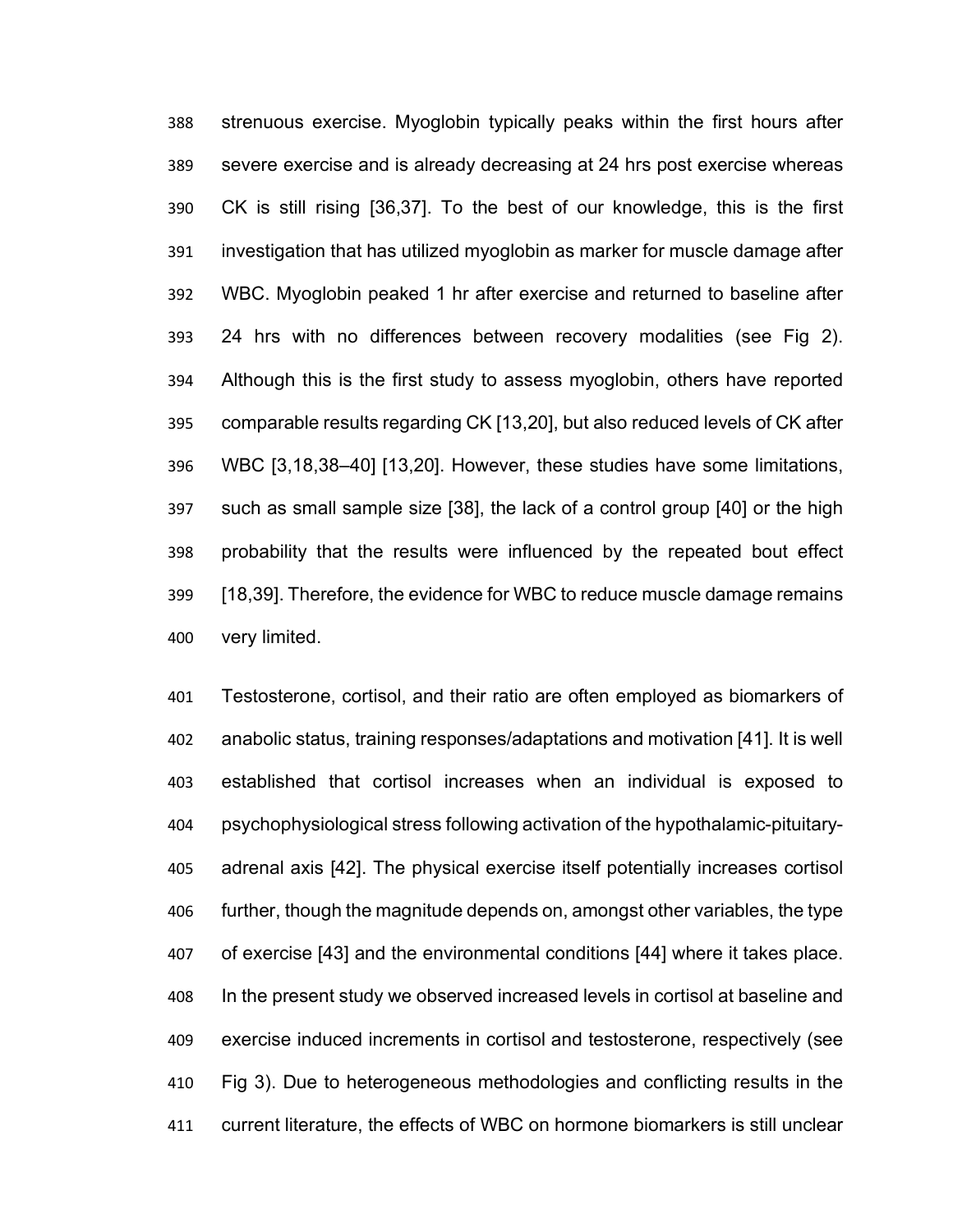[38,45–47]. However, to our knowledge there is only one study which has investigated the effects of a single WBC-session, applied immediately after exercise, on cortisol and testosterone [20]. In line with the findings of the present study, Russell and colleagues [20] detected no WBC- related changes in cortisol. Collectively, these findings suggest that a single WBC- session does not alter the stress-related hormone cortisol. However, in contrast to our findings Russell and colleagues [20] reported increased testosterone levels in the WBC- group, suggesting that higher testosterone- concentrations may facilitate recovery.[20]. Moreover, the authors speculate that higher testosterone- values might indicate reduced inflammation as low serum- testosterone concentrations are related to inflammation [20]. These results and speculations cannot be confirmed by the findings of the present investigation, as testosterone responded similarly after the WBC and CON- interventions. The contrasting findings might be explained by the application of different exercise protocols. Immediately after repeated sprint exercise, Russell et al [20] detected no time effects in cortisol or testosterone, while our data indicated significant elevations in both hormones, most likely due to higher intensity of the exercise intervention. Therefore, it is plausible to speculated that testosterone concentrations are only elevated by one session of WBC if the preceding exercise itself did not induce a significant hormonal response.

 The present study also investigated the relationship between the 434 performance decrements after HIR (i.e.  $\Delta t_{\text{lim}}$  R1 – R2) and the changes in 435 biomarker-levels from baseline to the end of 60 min recovery period  $(R2<sub>pre</sub>)$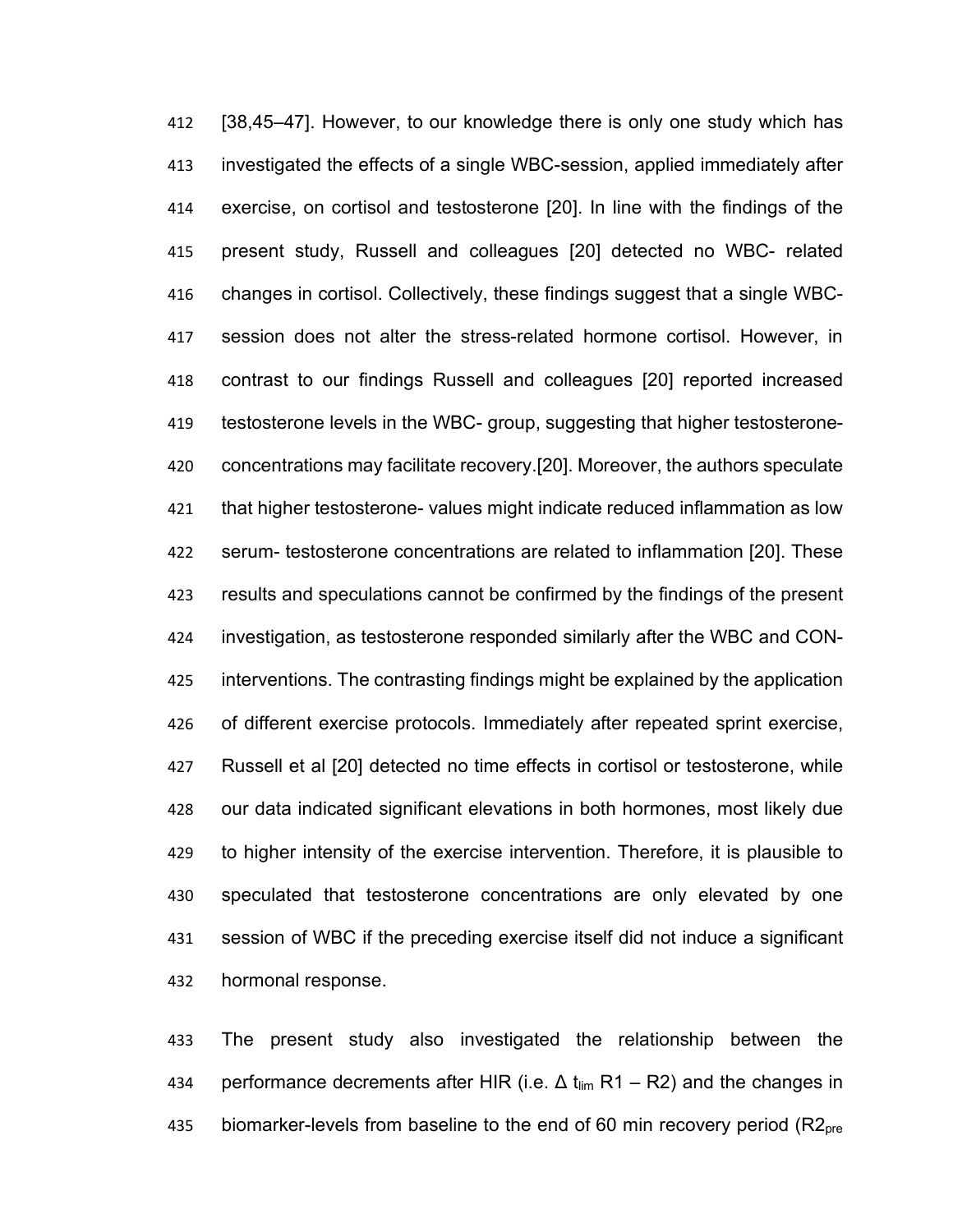436 –  $R1_{\text{pre}}$ ). No correlations were found for all biomarkers except cortisol, regardless of the recovery modality applied (see Fig. 4). These results suggest that reductions in cortisol after exercise and recovery lead to higher subsequent running-performance. Interestingly, despite no significant intervention or interaction effects in inflammatory, muscle damage and stress-related biomarkers, we observed improved running performance (time to exhaustion) immediately after a single WBC-session [16]. It can be speculated that these performance improvements are most likely attributed to i) a placebo effect, ii) perceptual reductions in pain, iii) acute changes in muscle oxygenation, iv) lower cardiovascular strain, or v) a combination of these factors.

## **5. LIMITATIONS**

 Our study has limitations that warrant mention. Firstly, incorporating a range of other inflammatory cytokines (e.g. TNF-alpha, IL-8 and IL-15), and biomarkers of muscle damage (e.g. creatine kinase, lactate dehydrogenase) and stress (e.g. epinephrine, alpha amylase) would have provided further insight into the inflammatory, damage, and hormonal effects of a single WBC exposure following exercise. Secondly, despite all biomarkers except CRP and testosterone-cortisol ratio returning to basal levels a longer timeline of analysis, possibly up to 96 hrs post exercise, would have offered additional insights into the potential effects of WBC. Thirdly, although the present investigation focused on inflammatory, hormonal and muscle damage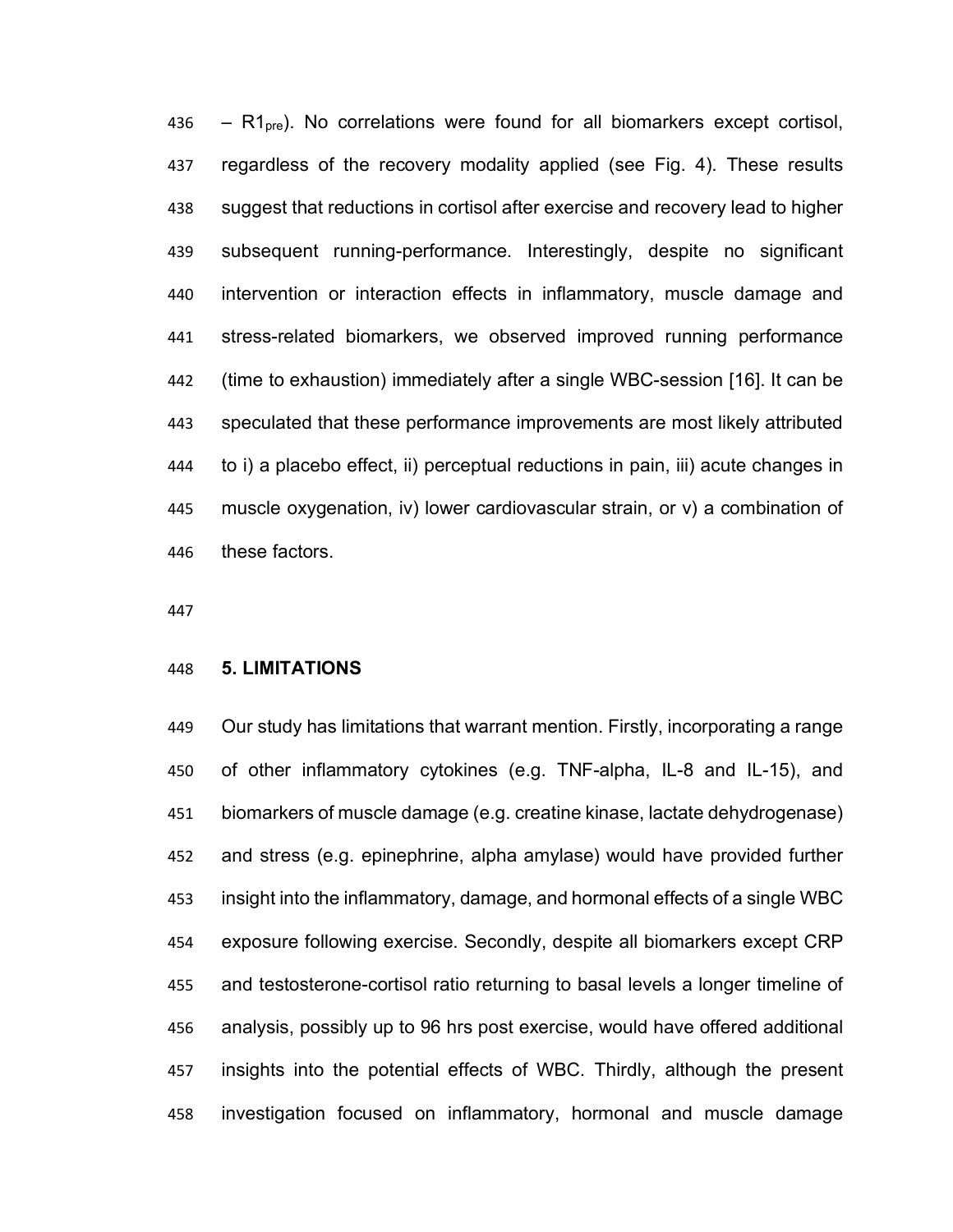biomarkers, functional and performance measures up to 24 hrs would have added additional practical information regarding the application of WBC. Fourthly, despite employing a cross-over study design, it is possible that the small sample-size increased the potential for type II error. Furthermore, a cross-over study design might be influenced by the repeated bout effect. However, due to the participants being very familiar with the exercise protocol and the lack of any unaccustomed exercise or downhill running, i.e. eccentric muscle damage, it is very unlikely that these results were impacted by the repeated bout effect. Future research incorporating a parallel design with a larger sample size is therefore warranted. Finally, not including an active recovery group is a limitation of this study.

## **6. CONCLUSION**

 This study is the most thorough investigation of the effects of a single session of WBC (3 min at -110°C) on biomarkers of hormonal status, inflammation, and muscle damage after acute high-intensity exercise in trained males. Despite the expected changes in IL-6, IL-10, CRP, sICAM-1, myoglobin, cortisol, testosterone, and cortisol-testosterone ratio in the 24 hrs following exercise, and contrary to our hypotheses, our results demonstrate for the first time that WBC has no acute beneficial effect compared to passive recovery in any biomarker assessed. The results of this study suggest that the postulated physiological mechanisms by which a single exposure to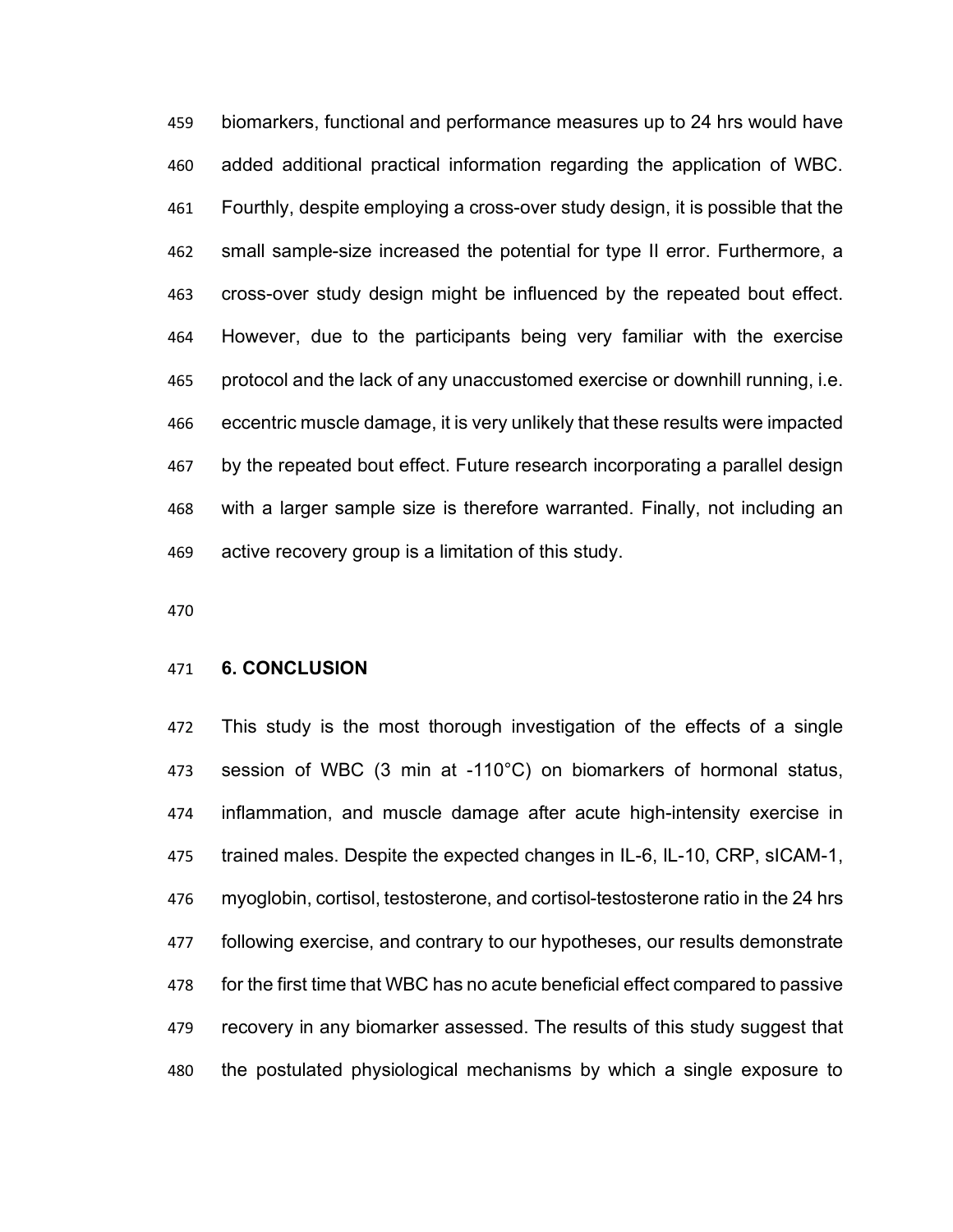WBC is speculated to improve recovery, i.e. reductions in inflammation and muscle damage, may not be accurate.

## **ACKNOWLEDGEMENTS**

The authors would like to thank the participants who took part in the study

and the staff of Bayer 04 Leverkusen Soccer GmbH for their support and

granting access to their cryochamber and performance center.

## **DISCLOSURE STATEMENT**

The authors confirm there are no conflicts of interest.

#### **Figure captions**

 **Figure 1.** Schematic presentation of the experimental randomized cross 494 over design.  $\mathcal{F}$  denotes blood sampling at seven time points, before 495 and after ramp test 1 ( $R1_{\text{pre}}$ ;  $R1_{\text{post}}$ ) and 2 ( $R2_{\text{pre}}$ ;  $R2_{\text{post}}$ ) and 1 (1h), 4 (4h) and 24 (24h) hrs after the intervention for whole-body cryotherapy (WBC) and control (CON) intervention, respectively.

 **Figure 2.** Serum concentrations (mean ± SD) of interleukin 6 (IL-6; A), interleukin 10 (IL-10; B), C-reactive Protein (CRP; C), soluble intercellular adhesion molecule-1 (sICAM-1; D) and myoglobin (F) as well as white blood 501 cell count (WBC-count; E) at seven time points  $(R1_{pre}; R1_{post}; R2_{pre}; R2_{post}; R2_{post}; R3_{post}; R4_{post}; R5_{post}; R6_{post}; R7_{post}; R8_{post}; R8_{post}; R9_{post}; R1_{post}; R1_{post}; R2_{post}; R1_{post}; R2_{post}; R3_{post}; R4_{post}; R6_{post}; R7_{post}; R8_{post}; R8_{post}; R9_{post}; R1_{post}; R1_{post}; R1_{post}; R2_{post}; R1_{post}; R3_{post}; R4_{post}; R6_{post}; R8_{post$ 502 1h; 4h; 24h). \* P < 0.05 time effect compared to baseline  $(R1<sub>pre</sub>)$ , for both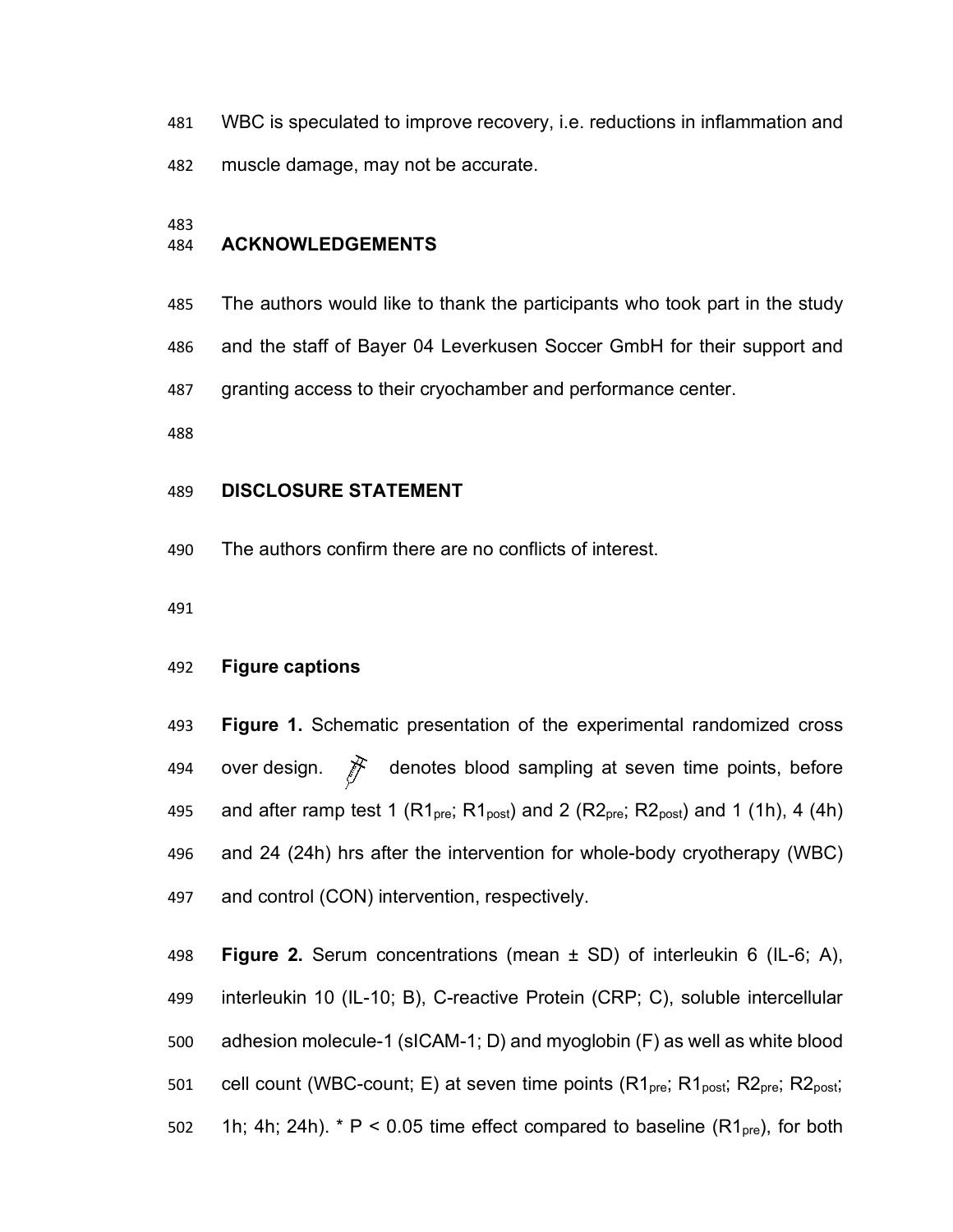interventions (whole-body cryotherapy (WBC) and control (CON)) combined.

- **Figure 3.** Serum concentrations (mean ± SD) of cortisol (A), testosterone
- (B) and calculation of testosterone to cortisol ratio (C) at seven time points
- 507 (R1<sub>pre</sub>; R1<sub>post</sub>; R2<sub>pre</sub>; R2<sub>post</sub>; 1h; 4h; 24h).  $*$  P < 0.05 time effect compared to
- baseline (R1pre), for both interventions (whole-body cryotherapy [WBC] and
- control [CON]) combined.
- 510 **Figure 4.** Correlations between change (Δ) in time to exhaustion (t<sub>lim</sub>) from
- 511 ramp 1 to ramp 2 and change in serum cortisol from  $R1_{pre}$  to  $R2_{pre}$  in control
- (CON) and whole-body cryotherapy (WBC) intervention, respectively.
- 

# **REFERENCES**

| 516 | [1]               | J.T. Costello, P.R.A. Baker, G.M. Minett, F. Bieuzen, I.B. Stewart, C.         |
|-----|-------------------|--------------------------------------------------------------------------------|
| 517 |                   | Bleakley, Whole-body cryotherapy (extreme cold air exposure) for preventing    |
| 518 |                   | and treating muscle soreness after exercise in adults., Cochrane Database of   |
| 519 |                   | Systematic Reviews (9) (2015).                                                 |
| 520 | $\lceil 2 \rceil$ | G. Lombardi, E. Ziemann, G. Banfi, Whole-Body Cryotherapy in Athletes:         |
| 521 |                   | From Therapy to Stimulation. An Updated Review of the Literature, Frontiers    |
| 522 |                   | in physiology 8 (2017) 258.                                                    |
| 523 | [3]               | G. Banfi, G. Lombardi, A. Colombini, G. Melegati, Whole-body cryotherapy in    |
| 524 |                   | athletes, Sports medicine (Auckland, N.Z.) 40 (6) (2010) 509-517.              |
| 525 | [4]               | W. Poppendieck, O. Faude, M. Wegmann, T. Meyer, Cooling and                    |
| 526 |                   | performance recovery of trained athletes: a meta-analytical review,            |
| 527 |                   | International journal of sports physiology and performance 8 (3) (2013) 227–   |
| 528 |                   | 242.                                                                           |
| 529 | [5]               | J.B. Ferreira-Junior, M. Bottaro, J.P. Loenneke, A. Vieira, C.A. Vieira, M.G.  |
| 530 |                   | Bemben, Could whole-body cryotherapy (below -100°C) improve muscle             |
| 531 |                   | recovery from muscle damage?, Frontiers in physiology 5 (2014) 247.            |
| 532 | [6]               | M. Behringer, J. Montag, Y. Kilian, M. Mccourt, J. Mester, The repeated bout   |
| 533 |                   | effect: Is the blunted creatine kinase response an effect of an altered enzyme |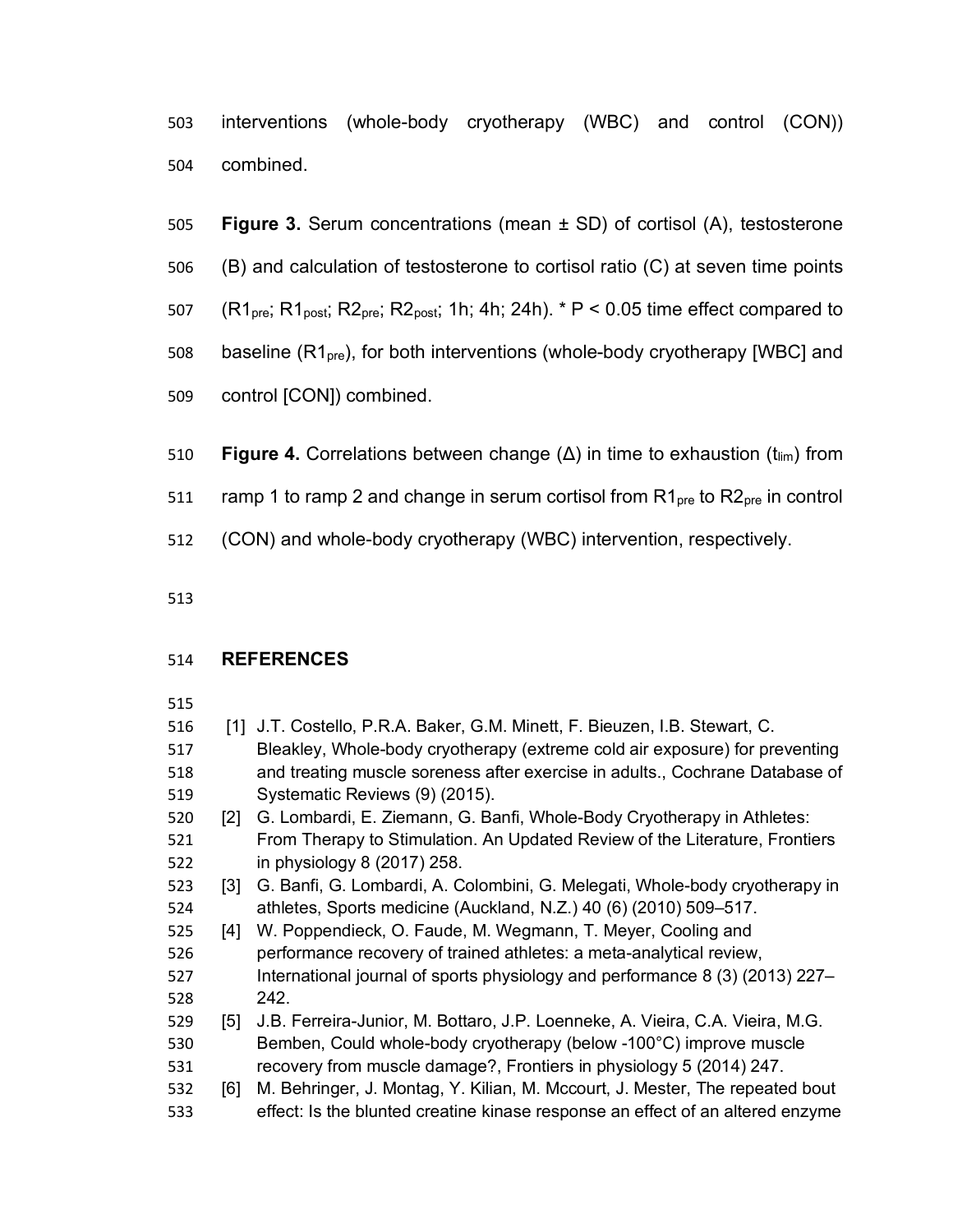| 534 |                   | inactivation kinetic?, The Journal of sports medicine and physical fitness 55          |
|-----|-------------------|----------------------------------------------------------------------------------------|
| 535 |                   | $(12)$ (2015) 1431-1437.                                                               |
| 536 | $\left[ 7\right]$ | A.L. Mackey, A.E. Donnelly, H.P. Roper, Muscle connective tissue content of            |
| 537 |                   | endurance-trained and inactive individuals, Scandinavian journal of medicine           |
| 538 |                   | & science in sports 15 (6) (2005) 402-408.                                             |
| 539 | [8]               | G. Paulsen, U.R. Mikkelsen, T. Raastad, J.M. Peake, Leucocytes, cytokines              |
| 540 |                   | and satellite cells: What role do they play in muscle damage and                       |
| 541 |                   | regeneration following eccentric exercise?, Exercise immunology review 18              |
| 542 |                   | $(2012)$ 42-97.                                                                        |
| 543 | [9]               | P.M. Clarkson, M.J. Hubal, Exercise-induced muscle damage in humans,                   |
| 544 |                   | American journal of physical medicine & rehabilitation 81 (11 Suppl) (2002)            |
| 545 |                   | S52-69.                                                                                |
| 546 |                   | [10] N.T. Vargas, F. Marino, A neuroinflammatory model for acute fatigue during        |
| 547 |                   | exercise, Sports medicine (Auckland, N.Z.) 44 (11) (2014) 1479-1487.                   |
| 548 |                   | [11] P.J. Robson-Ansley, L. de Milander, M. Collins, T.D. Noakes, Acute                |
| 549 |                   | interleukin-6 administration impairs athletic performance in healthy, trained          |
| 550 |                   | male runners, Canadian journal of applied physiology 29 (4) (2004) 411–418.            |
| 551 |                   | [12] J.T. Costello, K. Culligan, J. Selfe, A.E. Donnelly, Muscle, skin and core        |
| 552 |                   | temperature after -110°c cold air and 8°c water treatment, PloS one 7 (11)             |
| 553 |                   | (2012) e48190.                                                                         |
| 554 |                   | [13] C. Hausswirth, J. Louis, F. Bieuzen, H. Pournot, J. Fournier, J.-R. Filliard, J.  |
| 555 |                   | Brisswalter, Effects of whole-body cryotherapy vs. far-infrared vs. passive            |
| 556 |                   | modalities on recovery from exercise-induced muscle damage in highly-                  |
| 557 |                   | trained runners, PloS one 6 (12) (2011) e27749.                                        |
| 558 |                   | [14] B.M. Dugué, An attempt to improve Ferreira-Junior model concerning the            |
| 559 |                   | anti-inflammatory action of whole-body cryotherapy after exercise induced              |
| 560 |                   | muscular damage (EIMD), Frontiers in physiology 6 (2015) 35.                           |
| 561 |                   | [15] C.M. Bleakley, F. Bieuzen, G.W. Davison, J.T. Costello, Whole-body                |
| 562 |                   | cryotherapy: empirical evidence and theoretical perspectives, Open access              |
| 563 |                   | journal of sports medicine 5 (2014) 25-36.                                             |
| 564 |                   | [16] M. Kruger, M. de Marees, K.-H. Dittmar, B. Sperlich, J. Mester, Whole-body        |
| 565 |                   | cryotherapy's enhancement of acute recovery of running performance in well-            |
| 566 |                   | trained athletes, International journal of sports physiology and performance           |
| 567 |                   | 10 (5) (2015) 605-612.                                                                 |
| 568 |                   | [17] J.B. Ferreira-Junior, M. Bottaro, A. Vieira, A.F. Siqueira, C.A. Vieira, Durigan, |
| 569 |                   | J L Q, E.L. Cadore, Coelho, L G M, H.G. Simões, M.G. Bemben, One                       |
| 570 |                   | session of partial-body cryotherapy (-110 °C) improves muscle damage                   |
| 571 |                   | recovery, Scandinavian journal of medicine & science in sports (2014).                 |
| 572 |                   | [18] E. Ziemann, R.A. Olek, T. Grzywacz, J.J. Kaczor, J. Antosiewicz, W. Skrobot,      |
| 573 |                   | S. Kujach, R. Laskowski, Whole-body cryostimulation as an effective way of             |
| 574 |                   | reducing exercise-induced inflammation and blood cholesterol in young men,             |
| 575 |                   | European cytokine network 25 (1) (2014) 14-23.                                         |
| 576 |                   | [19] H. Pournot, F. Bieuzen, J. Louis, R. Mounier, J.-R. Fillard, E. Barbiche, C.      |
| 577 |                   | Hausswirth, Time-course of changes in inflammatory response after whole-               |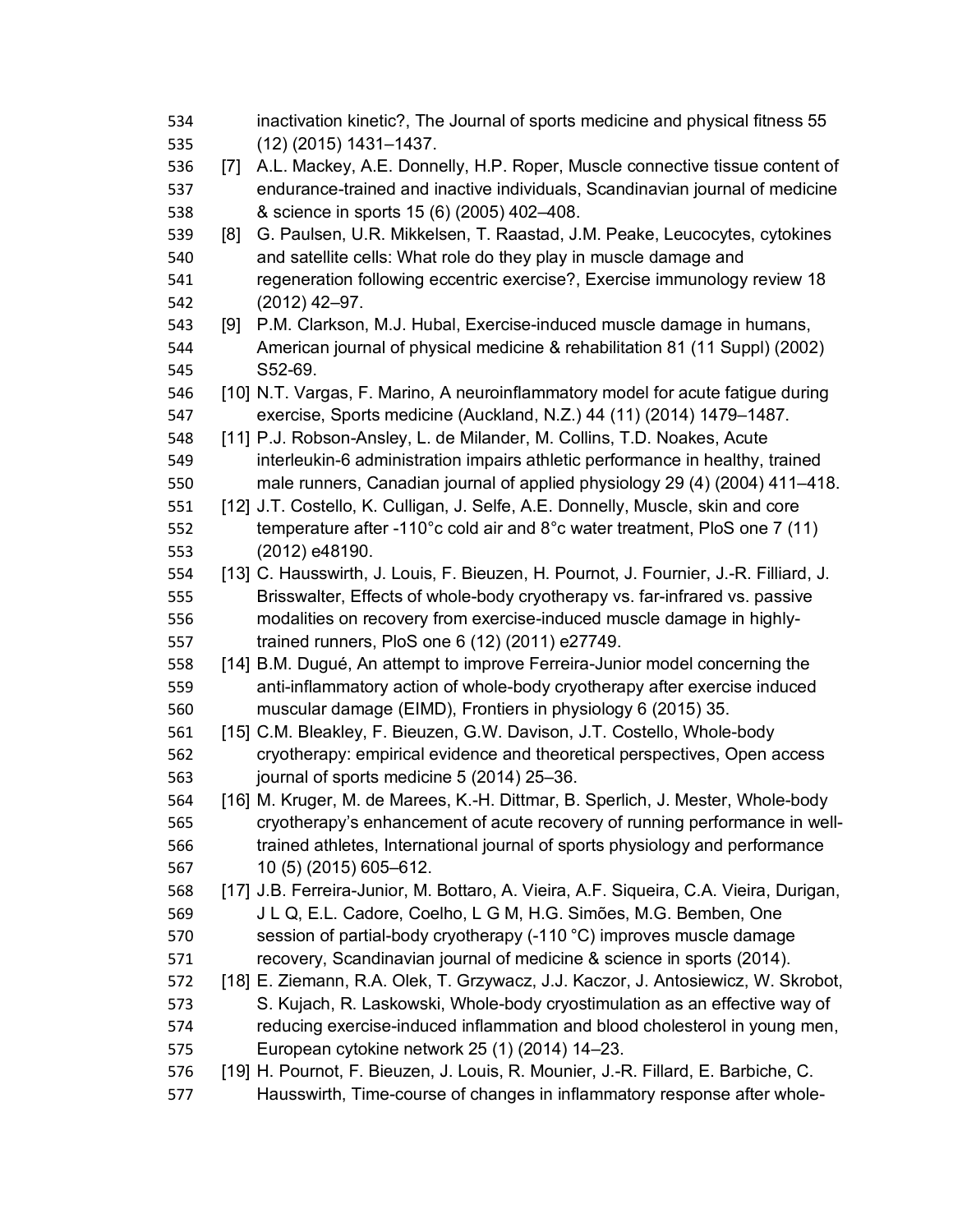| 578 |      | body cryotherapy multi exposures following severe exercise, PloS one 6 (7)            |
|-----|------|---------------------------------------------------------------------------------------|
| 579 |      | (2011) e22748.                                                                        |
| 580 |      | [20] M. Russell, J. Birch, T. Love, C.J. Cook, R.M. Bracken, T. Taylor, E. Swift, E.  |
| 581 |      | Cockburn, C. Finn, D. Cunningham, L. Wilson, L.P. Kilduff, The Effects of a           |
| 582 |      | Single Whole-Body Cryotherapy Exposure on Physiological, Performance,                 |
| 583 |      | and Perceptual Responses of Professional Academy Soccer Players After                 |
| 584 |      | Repeated Sprint Exercise, Journal of strength and conditioning research 31            |
| 585 |      | $(2)$ (2017) 415-421.                                                                 |
| 586 |      | [21] J.T. Costello, L.A. Algar, A.E. Donnelly, Effects of whole-body cryotherapy (-   |
| 587 |      | 110 °C) on proprioception and indices of muscle damage, Scandinavian                  |
| 588 |      | journal of medicine & science in sports 22 (2) (2012) 190-198.                        |
| 589 |      | [22] J.B. Ferreira-Junior, M. Bottaro, C.A. Vieira, Soares, S R S, A. Vieira, V.A.    |
| 590 |      | Cleto, E.L. Cadore, D.B. Coelho, H.G. Simoes, L.E. Brown, Effects of partial-         |
| 591 |      | body cryotherapy (-110°C) on muscle recovery between high-intensity                   |
| 592 |      | exercise bouts, International journal of sports medicine 35 (14) (2014) 1155-         |
| 593 |      | 1160.                                                                                 |
| 594 |      | [23] B. Fonda, N. Sarabon, Effects of whole-body cryotherapy on recovery after        |
| 595 |      | hamstring damaging exercise: a crossover study, Scandinavian journal of               |
| 596 |      | medicine & science in sports 23 (5) (2013) 8.                                         |
| 597 |      | [24] K. de Pauw, B. Roelands, S.S. Cheung, B. de Geus, G. Rietjens, R.                |
| 598 |      | Meeusen, Guidelines to classify subject groups in sport-science research,             |
| 599 |      | International journal of sports physiology and performance 8 (2) (2013) 111–          |
| 600 |      | 122.                                                                                  |
| 601 |      | [25] M. Buchheit, P.B. Laursen, High-intensity interval training, solutions to the    |
| 602 |      | programming puzzle: Part I: cardiopulmonary emphasis, Sports medicine                 |
| 603 |      | (Auckland, N.Z.) 43 (5) (2013) 313-338.                                               |
| 604 |      | [26] K.J. Spaccarotella, W.D. Andzel, The effects of low fat chocolate milk on        |
| 605 |      | postexercise recovery in collegiate athletes, Journal of strength and                 |
| 606 |      | conditioning research 25 (12) (2011) 3456-3460.                                       |
| 607 | [27] | J. Selfe, J. Alexander, J.T. Costello, K. May, N. Garratt, S. Atkins, S. Dillon,      |
| 608 |      | H. Hurst, M. Davison, D. Przybyla, A. Coley, M. Bitcon, G. Littler, J. Richards,      |
| 609 |      | The effect of three different $(-135^{\circ}C)$ whole body cryotherapy exposure       |
| 610 |      | durations on elite rugby league players, PloS one 9 (1) (2014) e86420.                |
| 611 |      | [28] C. Mila-Kierzenkowska, A. Jurecka, A. Woźniak, M. Szpinda, B.                    |
| 612 |      | Augustyńska, B. Woźniak, The effect of submaximal exercise preceded by                |
| 613 |      | single whole-body cryotherapy on the markers of oxidative stress and                  |
| 614 |      | inflammation in blood of volleyball players, Oxidative medicine and cellular          |
| 615 |      | longevity 2013 (2013) 409567.                                                         |
| 616 |      | [29] G. Banfi, G. Melegati, A. Barassi, G. Dogliotti, G. Melzi d'Eril, B. Dugué, M.M. |
| 617 |      | Corsi, Effects of whole-body cryotherapy on serum mediators of inflammation           |
| 618 |      | and serum muscle enzymes in athletes, Journal of thermal biology 34 (2)               |
| 619 |      | $(2009) 55 - 59.$                                                                     |
| 620 |      | [30] B. Dugué, E. Leppänen, Adaptation related to cytokines in man: Effects of        |
| 621 |      | regular swimming in ice-cold water, Clinical physiology (Oxford, England) 20          |
| 622 |      | $(2)$ (2000) 114-121.                                                                 |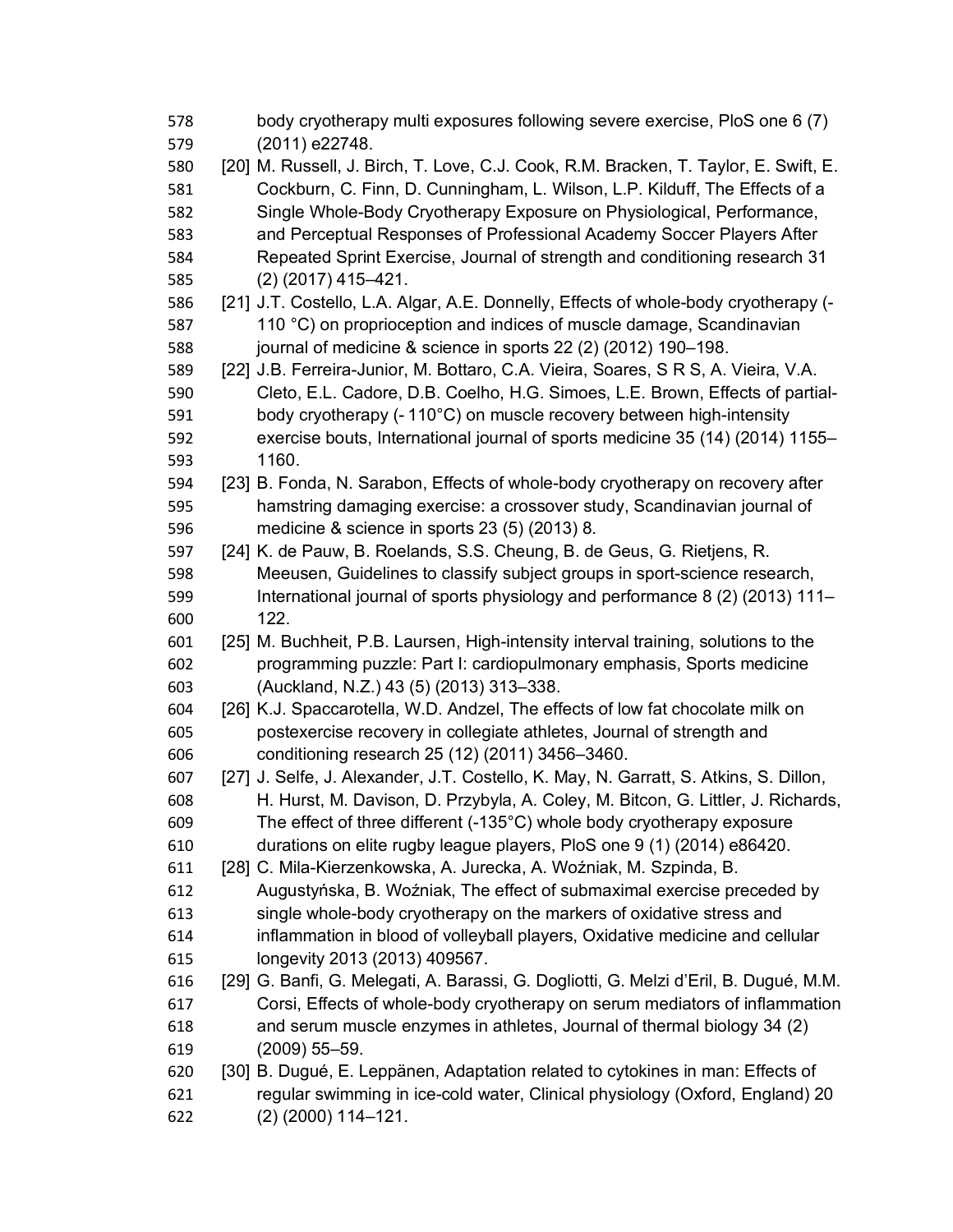| 623 | [31] M. Buemi, A. Allegra, C. Aloisi, F. Corica, A. Alonci, A. Ruello, G. Montalto, |
|-----|-------------------------------------------------------------------------------------|
| 624 | N. Frisina, Cold Pressor Test Raises Serum Concentrations of ICAM-1,                |
| 625 | VCAM-1, and E-Selectin in Normotensive and Hypertensive Patients,                   |
| 626 | Hypertension 30 (4) (1997) 845-847.                                                 |
| 627 | [32] G. Banfi, G. Melegati, A. Barassi, G.M. d'Eril, Effects of the whole-body      |
| 628 | cryotherapy on NTproBNP, hsCRP and troponin I in athletes, Journal of               |
| 629 | science and medicine in sport / Sports Medicine Australia 12 (6) (2009) 609-        |
| 630 | 610.                                                                                |
| 631 | [33] P. Brancaccio, N. Maffulli, F.M. Limongelli, Creatine kinase monitoring in     |
| 632 | sport medicine, British medical bulletin 81-82 (2007) 209-230.                      |
| 633 | [34] P. Brancaccio, G. Lippi, N. Maffulli, Biochemical markers of muscular          |
| 634 | damage, Clinical chemistry and laboratory medicine 48 (6) (2010) 757-767.           |
| 635 | [35] J.P. Hyatt, P.M. Clarkson, Creatine kinase release and clearance using MM      |
| 636 | variants following repeated bouts of eccentric exercise, Medicine and science       |
| 637 | in sports and exercise 30 (7) (1998) 1059-1065.                                     |
| 638 | [36] M. van de Vyver, K.H. Myburgh, Cytokine and satellite cell responses to        |
| 639 | muscle damage: Interpretation and possible confounding factors in human             |
| 640 | studies, Journal of muscle research and cell motility 33 (3-4) (2012) 177–185.      |
| 641 | [37] O. Neubauer, D. König, K.-H. Wagner, Recovery after an Ironman triathlon:      |
| 642 | Sustained inflammatory responses and muscular stress, European journal of           |
| 643 | applied physiology 104 (3) (2008) 417-426.                                          |
| 644 | [38] E. Ziemann, R.A. Olek, S. Kujach, T. Grzywacz, J. Antosiewicz, T. Garsztka,    |
| 645 | R. Laskowski, Five-day whole-body cryostimulation, blood inflammatory               |
| 646 | markers, and performance in high-ranking professional tennis players,               |
| 647 | Journal of athletic training 47 (6) (2012) 664-672.                                 |
| 648 | [39] A. Wozniak, B. Wozniak, G. Drewa, C. Mila-Kierzenkowska, A. Rakowski,          |
| 649 | The effect of whole-body cryostimulation on lysosomal enzyme activity in            |
| 650 | kayakers during training, European journal of applied physiology 100 (2)            |
| 651 | (2007) 137-142.                                                                     |
| 652 | [40] G. Lombardi, P. Lanteri, S. Porcelli, C. Mauri, A. Colombini, D. Grasso, V.    |
| 653 | Zani, F.G. Bonomi, G. Melegati, G. Banfi, Hematological profile and martial         |
| 654 | status in rugby players during whole body cryostimulation, PloS one 8 (2)           |
| 655 | (2013) e55803.                                                                      |
| 656 | [41] L.D. Hayes, F.M. Grace, J.S. Baker, N. Sculthorpe, Exercise-induced            |
| 657 | responses in salivary testosterone, cortisol, and their ratios in men: A meta-      |
| 658 | analysis, Sports medicine (Auckland, N.Z.) 45 (5) (2015) 713-726.                   |
| 659 | [42] K.N. van Paridon, M.A. Timmis, C.M. Nevison, M. Bristow, The anticipatory      |
| 660 | stress response to sport competition; a systematic review with meta-analysis        |
| 661 | of cortisol reactivity, BMJ open sport & exercise medicine 3 (1) (2017)             |
| 662 | e000261.                                                                            |
| 663 | [43] P. Wahl, S. Mathes, K. Köhler, S. Achtzehn, W. Bloch, J. Mester, Acute         |
| 664 | metabolic, hormonal, and psychological responses to different endurance             |
| 665 | training protocols, Hormone and metabolic research 45 (11) (2013) 827–833.          |
| 666 | [44] J.T. Costello, R.A. Rendell, M. Furber, H.C. Massey, M.J. Tipton, J.S. Young,  |
| 667 | J. Corbett, Effects of acute or chronic heat exposure, exercise and                 |